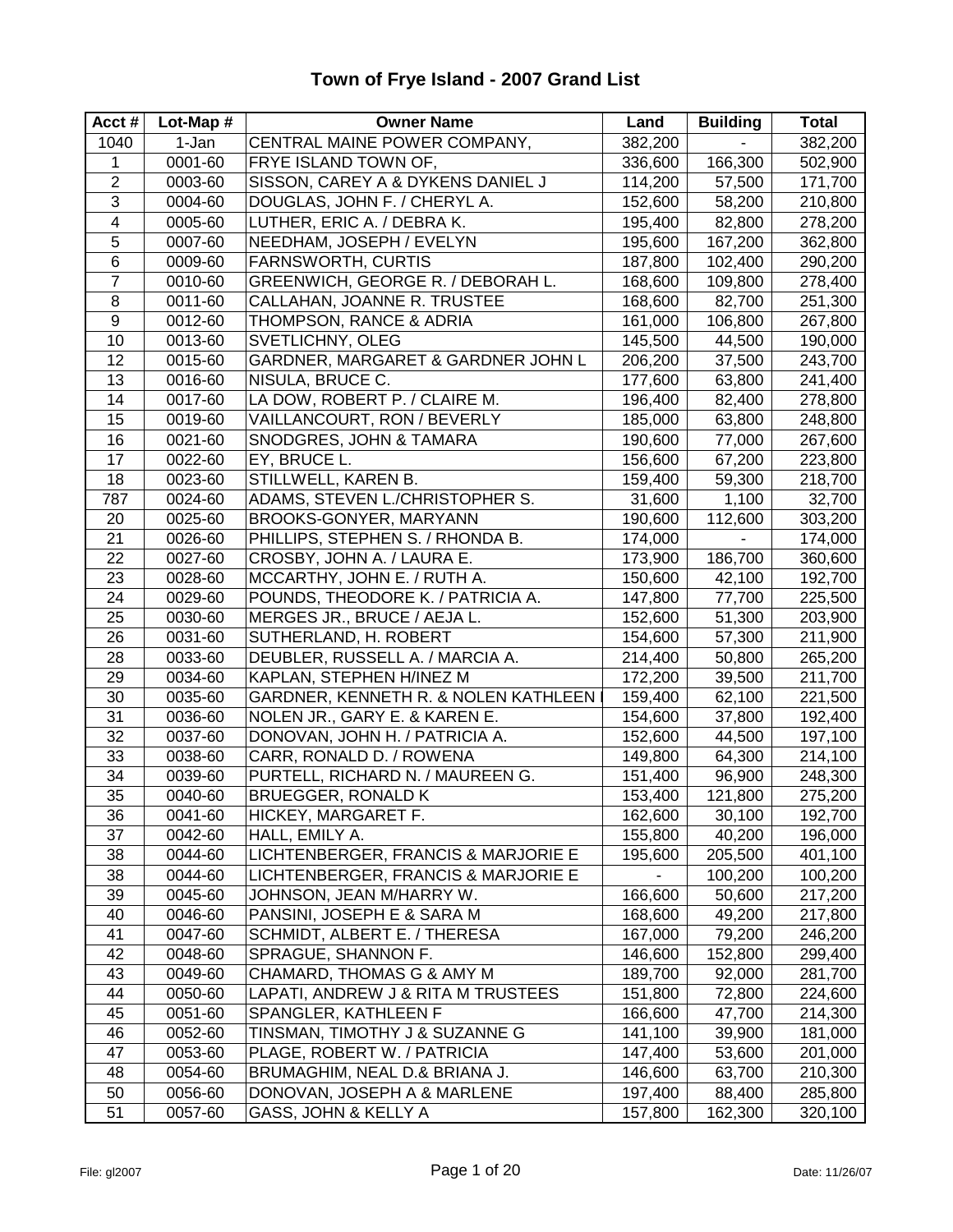| Acct# | Lot-Map # | <b>Owner Name</b>                       | Land    | <b>Building</b> | <b>Total</b> |
|-------|-----------|-----------------------------------------|---------|-----------------|--------------|
| 52    | 0058-60   | THERRIEN, JEFFREY / ROSALIND            | 157,400 | 113,800         | 271,200      |
| 53    | 0059-60   | GEORGETTE, ROGER P.                     | 157,400 | 77,600          | 235,000      |
| 54    | 0060-60   | MINER, MARGARET / ROBERT                | 159,800 | 138,800         | 298,600      |
| 55    | 0061-60   | NORRIS, ELISSA                          | 162,600 | 265,700         | 428,300      |
| 56    | 0062-60   | BERGMAN, GUNARD E.                      | 164,600 | 62,500          | 227,100      |
| 57    | 0063-60   | MASAYDA, JOHN E.                        | 163,400 | 144,000         | 307,400      |
| 58    | 0064-60   | DESFOSSES, ROBERT R. / CAROLINE S.      | 163,000 | 40,800          | 203,800      |
| 59    | 0065-60   | DIANA G. LUCHOR LIVING TRUST            | 153,400 | 109,100         | 262,500      |
| 60    | 0066-60   | STANFORD, LELAND P. / KATHLEEN P.       | 150,600 | 141,500         | 292,100      |
| 61    | 0067-60   | CIULLA, STEPHEN M.                      | 152,600 | 169,400         | 322,000      |
| 62    | 0068-60   | HOMMEL, CARLTON O. FAMILY TRUST         | 151,400 | 55,500          | 206,900      |
| 63    | 0069-60   | SAUNDERS, MICHAEL G. / MARY JO          | 155,800 | 87,200          | 243,000      |
| 64    | 0070-60   | ORSZAG, STEVEN / REBA                   | 155,800 | 94,800          | 250,600      |
| 65    | 0071-60   | ORSZAG ASSOCIATION, ORSZAG ASSOCIATIO   | 160,600 | 288,600         | 449,200      |
| 66    | 0072-60   | <b>TRAVIS, FAMILY TRUST</b>             | 172,600 | 283,200         | 455,800      |
| 67    | 0073-60   | JOHNSON, MONROE J. / NAN M.             | 181,600 | 119,200         | 300,800      |
| 68    | 0074-60   | LIMAURO, REBECCA A TRUSTEE              | 186,600 | 98,700          | 285,300      |
| 866   | 0075-60   | FRYE ISLAND INC.,                       | 16,200  |                 | 16,200       |
| 867   | 0076-60   | FRYE ISLAND INC.,                       | 13,100  |                 | 13,100       |
| 70    | 0079-60   | CHARRETTE, EDMOND E./MARIA T. TRUST     | 195,400 | 118,600         | 314,000      |
| 71    | 0080-60   | COGLIANDRO, RICHARD                     | 154,200 | 53,800          | 208,000      |
| 72    | 0081-60   | BULLOCK, ROBERT J. / MAURA N.           | 158,600 | 46,000          | 204,600      |
| 73    | 0082-60   | BURBANK, ROBERT F. / MARIE R.           | 165,800 | 57,400          | 223,200      |
| 74    | 0083-60   | BLAND, SHAWN & ANN MARIE                | 163,400 | 149,100         | 312,500      |
| 75    | 0084-60   | COMERFORD, ROBERT B & JANET L.          | 168,600 | 68,700          | 237,300      |
| 76    | 0085-60   | CEDRONE, RONALD M / ELLEN F             | 161,400 | 158,400         | 319,800      |
| 77    | 0086-60   | MEYER, PATRICIA D.                      | 152,600 | 135,800         | 288,400      |
| 78    | 0087-60   | DUPUY, ANNE M.                          | 148,600 | 50,700          | 199,300      |
| 79    | 0088-60   | FITZGERALD, WILLIAM A. / BARBARA TRUSTE | 164,600 | 174,500         | 339,100      |
| 80    | 0089-60   | PATTERSON, ELLEN M.                     | 172,600 | 231,900         | 404,500      |
| 81    | 0090-60   | RUSSELL, ALAN C. / LAURA W.             | 177,600 | 189,000         | 366,600      |
| 874   | 0091-60   | FRYE ISLAND INC.,                       | 15,500  |                 | 15,500       |
| 83    | 0093-60   | GRUNER, CHRISTOPHER & YOUNG JEANNE      | 194,600 | 99,500          | 294,100      |
| 84    | 0094-60   | CONTROVILLAS, WM J. & ELEANOR TRSS      | 160,600 | 50,400          | 211,000      |
| 85    | 0099-60   | LEPAGE, ALBERT A. / DIANE M.            | 45,900  | 47,500          | 93,400       |
| 86    | 0101-60   | <b>GILMAN, STEVEN A</b>                 | 20,000  |                 | 20,000       |
| 87    | 0102-60   | <b>BERK, JENNIFER</b>                   | 20,000  |                 | 20,000       |
| 885   | 0104-60   | FRYE ISLAND, TOWN OF                    | 4,000   |                 | 4,000        |
| 884   | 0105-60   | FRYE ISLAND INC.,                       | 2,000   |                 | 2,000        |
| 88    | 0106-60   | GILMAN, STEVEN A.                       | 20,000  | $\frac{1}{2}$   | 20,000       |
| 89    | 0107-60   | NASRULLAH, MOHAMMED / SALEEM            | 20,000  |                 | 20,000       |
| 90    | 0108-60   | NISULA, BRUCE C.                        | 33,800  | 106,200         | 140,000      |
| 91    | 0109-60   | BRAGA, ZELIA F.                         | 24,700  |                 | 24,700       |
| 815   | 0110-60   | BRAGA JR., RICHARD A / ZELIA            | 37,000  | 55,800          | 92,800       |
| 92    | 0111-60   | ADAMS, CHRISTOPHER S & STEVEN L         | 36,600  | 132,200         | 168,800      |
| 93    | 0112-60   | ADAMS, CHRISTOPHER S & STEVEN L         | 4,000   |                 | 4,000        |
| 94    | 0113-60   | NORGREN, ERIK                           | 26,300  |                 | 26,300       |
| 95    | 0114-60   | BROWN JR., NORMAN W.                    | 36,600  | 88,600          | 125,200      |
| 96    | 0115-60   | STEWART, PHILLIP N.                     | 36,600  | 127,000         | 163,600      |
| 97    | 0116-60   | DUTTON, ARLENE CLOUSER TRUSTEE          | 36,600  | 51,100          | 87,700       |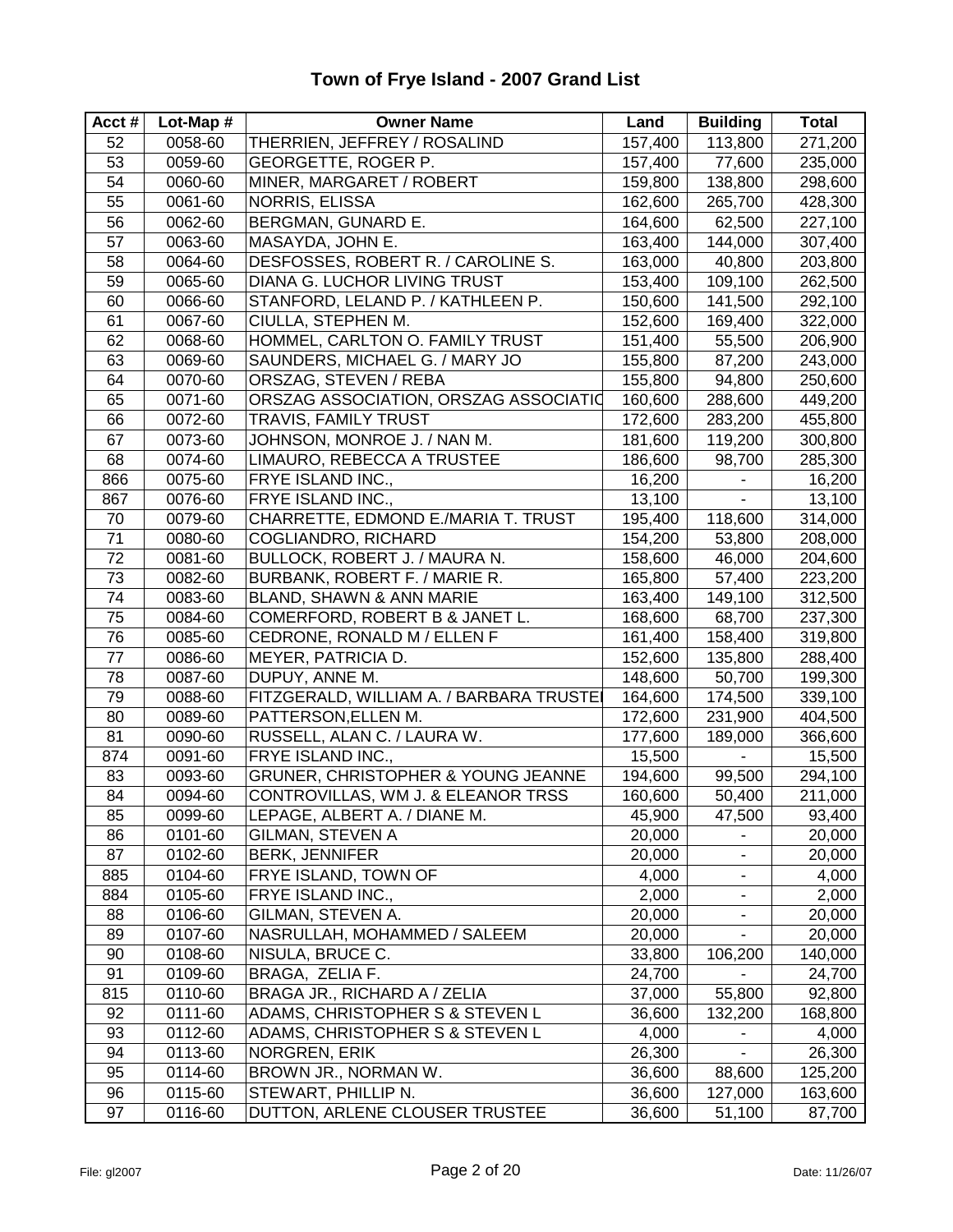| Acct# | Lot-Map # | <b>Owner Name</b>                    | Land   | <b>Building</b>          | <b>Total</b> |
|-------|-----------|--------------------------------------|--------|--------------------------|--------------|
| 98    | 0117-60   | DUTTON, ARLENE CLOUSER               | 21,500 |                          | 21,500       |
| 99    | 0118-60   | RAY, CREED/BARBARA                   | 37,900 | 96,000                   | 133,900      |
| 100   | 0119-60   | HEITZ, KENNETH W.                    | 20,000 |                          | 20,000       |
| 101   | 0120-60   | HEITZ, KENNETH W. / LISA A.          | 36,600 | 138,100                  | 174,700      |
| 102   | 0121-60   | TREMPER, CHARLENE                    | 20,000 |                          | 20,000       |
| 103   | 0122-60   | SUTHERLAND, H. ROBERT                | 20,000 | ä,                       | 20,000       |
| 104   | 0123-60   | BAGLEY, CHRISTOPHER C & PAULA L      | 33,600 | 41,600                   | 75,200       |
| 105   | 0124-60   | Town of Frye Island,                 | 29,000 | $\blacksquare$           | 29,000       |
| 818   | 0127-60   | Town of Frye Island,                 | 30,000 | $\overline{\phantom{a}}$ | 30,000       |
| 861   | 0128-60   | FRYE ISLAND, TOWN OF                 | 1,900  | ÷,                       | 1,900        |
| 106   | 0129-60   | SULLIVAN, MARK W. / MARILYN A.       | 34,100 | 111,400                  | 145,500      |
| 107   | 0130-60   | KEANE, CHRISTOPHER & MURDOCK LIND    | 20,000 |                          | 20,000       |
| 108   | 0132-60   | FRYE ISLAND, TOWN OF                 | 3,600  |                          | 3,600        |
| 109   | 0134-60   | DAVIS, KENNETH B./BRENDA R.          | 36,600 | 85,000                   | 121,600      |
| 110   | 0135-60   | VON HUSEN, JOHN/SALLY FORD VON HUSEN | 20,800 |                          | 20,800       |
| 111   | 0136-60   | WEIR, DONALD E                       | 42,000 | 37,400                   | 79,400       |
| 863   | 0137-60   | FRYE ISLAND, TOWN OF                 | 1,900  | $\blacksquare$           | 1,900        |
| 112   | 0138-60   | PLAGE, MICHAEL R AND MARINE          | 18,000 | $\blacksquare$           | 18,000       |
| 113   | 0139-60   | PLAGE, MICHAEL R                     | 35,600 | 108,500                  | 144,100      |
| 114   | 0140-60   | OCONNOR, LOIS A.                     | 19,000 |                          | 19,000       |
| 115   | 0141-60   | HIRSCH, JAMES R. / BETH A.           | 35,900 | 150,100                  | 186,000      |
| 116   | 0142-60   | CORTHELL, JAMES                      | 19,600 |                          | 19,600       |
| 117   | 0143-60   | WILSON, DONALD / JANE M.             | 36,300 | 71,200                   | 107,500      |
| 118   | 0144-60   | PHELAN, DAVID M.                     | 19,900 |                          | 19,900       |
| 119   | 0145-60   | ATKINSON, JOHN A. / JACQUELINE A.    | 34,900 | 133,500                  | 168,400      |
| 120   | 0146-60   | TULLOCH, COLLEEN M. & JOHN G         | 37,900 | 84,200                   | 122,100      |
| 121   | 0147-60   | BRYANT, JAY                          | 20,900 |                          | 20,900       |
| 122   | 0148-60   | BRYANT, PENNY                        | 21,400 | ÷.                       | 21,400       |
| 123   | 0149-60   | LACERTE, DAVID R. & LISA F.          | 38,500 | 227,800                  | 266,300      |
| 124   | 0150-60   | SAUNDERS, MICHAEL / MARY JO          | 20,700 |                          | 20,700       |
| 125   | 0151-60   | BROWN, JOHN R & PATRICIA P           | 36,300 | 105,500                  | 141,800      |
| 126   | 0152-60   | <b>BROWN, PATRICIA</b>               | 22,300 |                          | 22,300       |
| 127   | 0153-60   | JOHNSON, MONROE J. / NAN M.          | 21,900 | $\blacksquare$           | 21,900       |
| 128   | 0154-60   | LEVINE, RALPH                        | 38,100 | 53,600                   | 91,700       |
| 129   | 0155-60   | ALBINO, STEPHEN A.                   | 35,700 | 78,500                   | 114,200      |
| 130   | 0156-60   | TORIGIAN, STEVEN / MICHELLE          | 37,500 | 47,600                   | 85,100       |
| 132   | 0158-60   | CLARK, WATSON / JOANNE               | 47,300 | 167,600                  | 214,900      |
| 133   | 0159-60   | MC CARTHY, TIMOTHY E. / MARY A.      | 36,600 | 125,700                  | 162,300      |
| 134   | 0160-60   | <b>BRAUN, WILLIAM / ELENOR</b>       | 46,600 | 254,800                  | 301,400      |
| 136   | 0162-60   | BOYD, ROBERT E. / GERALDINE A.       | 36,600 | 95,800                   | 132,400      |
| 137   | 0163-60   | ARKOFF, HAROLD & MCCART ROBERT JR    | 22,700 |                          | 22,700       |
| 138   | 0164-60   | HURLEY, MICHAEL / ANNE               | 46,400 | 47,200                   | 93,600       |
| 139   | 0166-60   | SHAUGHNESSEY, DAVID G. / JOAN E.     | 36,200 | 90,500                   | 126,700      |
| 140   | 0167-60   | KILBURN, STEVEN P. / ANN MARIE       | 35,200 | 57,000                   | 92,200       |
| 141   | 0168-60   | MEAD, ANDREW & DEIDRE                | 14,900 |                          | 14,900       |
| 142   | 0169-60   | KIRNER, MICHAL K. / MARIANNE E.      | 33,300 | 107,100                  | 140,400      |
| 143   | 0170-60   | CIARCIA, MICHAEL A. / MARGARET A.    | 36,600 | 84,100                   | 120,700      |
| 144   | 0171-60   | CIARCIA, MARGARET A.                 | 20,000 |                          | 20,000       |
| 145   | 0172-60   | LAMPARELLI, MICHAEL D & SUSAN R      | 36,600 | 52,500                   | 89,100       |
| 146   | 0173-60   | KOCH-GOVERT, KIMBERLY L.             | 7,200  | -                        | 7,200        |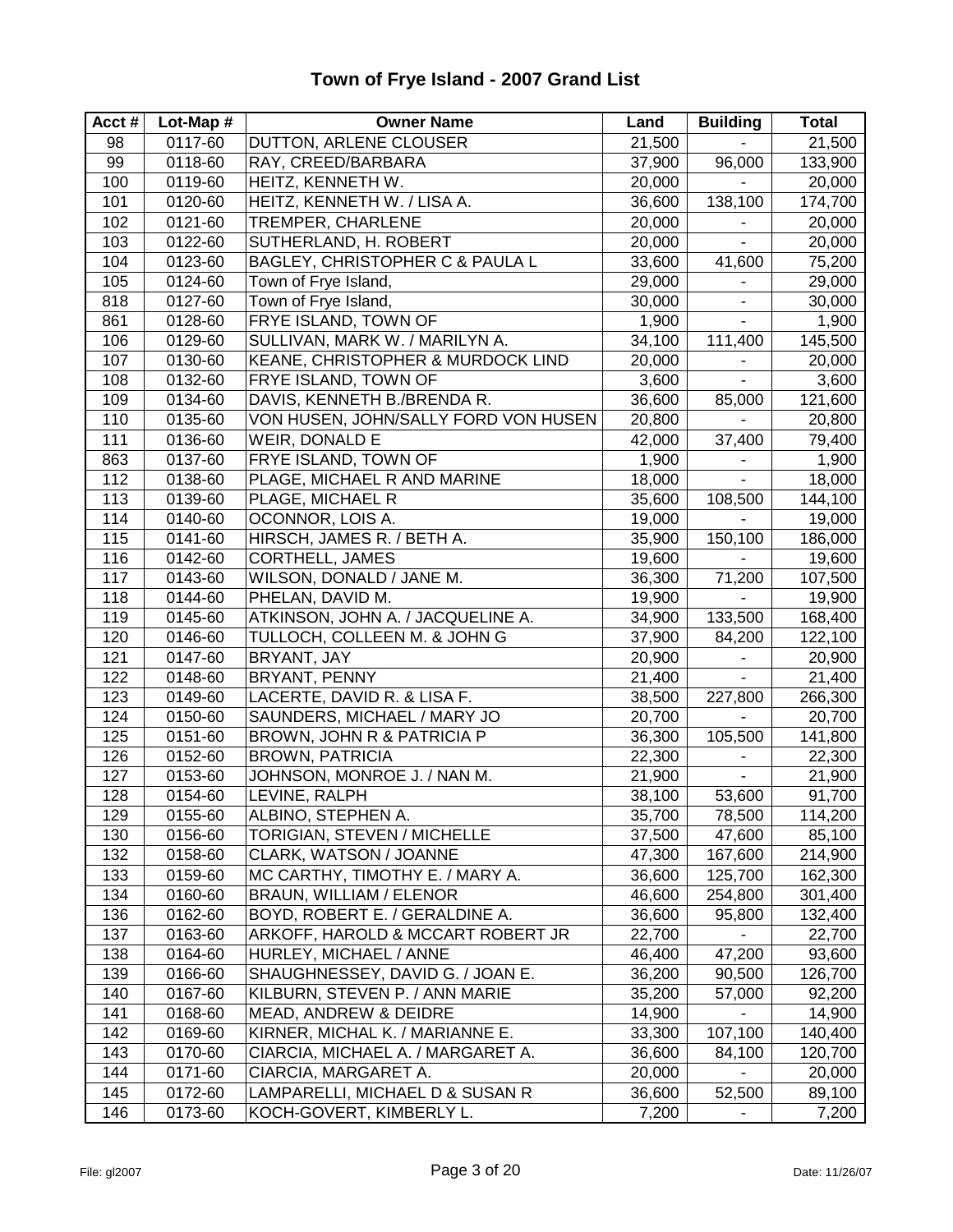| Acct# | Lot-Map $#$ | <b>Owner Name</b>                   | Land    | <b>Building</b>              | <b>Total</b> |
|-------|-------------|-------------------------------------|---------|------------------------------|--------------|
| 147   | 0174-60     | TETLER, ERIC & REBECCA              | 49,100  | 180,700                      | 229,800      |
| 148   | 0176-60     | FRYE ISLAND INC.,                   | 2,100   |                              | 2,100        |
| 149   | 0201-60     | FLOWERDEW, LOUISE A.                | 215,500 | 227,200                      | 442,700      |
| 151   | 0203-60     | COVILLE, MARK P. / LYNDA C.         | 166,900 | 149,800                      | 316,700      |
| 892   | 0204-60     | FRYE ISLAND INC.,                   | 13,900  |                              | 13,900       |
| 152   | 0205-60     | KANE, CATHERINE D. TRUSTEE          | 162,200 | 248,100                      | 410,300      |
| 153   | 0206-60     | ROSEN, CRAIG H. / CAMMI L.          | 228,100 | 217,700                      | 445,800      |
| 891   | 0207-60     | FRYE ISLAND INC.,                   | 13,900  | $\blacksquare$               | 13,900       |
| 154   | 0208-60     | TEDFORD, GREGORY S. / MARIE T.      | 152,000 | 162,600                      | 314,600      |
| 155   | 0209-60     | FANTASIA, ROBERT / SUZANNE          | 156,800 | 71,500                       | 228,300      |
| 156   | 0210-61     | EPSTEIN, RONALD A. / EILEEN M.      | 161,100 | 58,600                       | 219,700      |
| 157   | 0211-61     | SANSONETTI, ROBERT / ANDREA         | 186,900 | 74,500                       | 261,400      |
| 158   | 0212-61     | ROGERS JR., SIDNEY D. / ANNE M.     | 161,900 | 106,900                      | 268,800      |
| 159   | 0213-61     | MACK, JOHN R. & PENDA LAURA M.      | 210,200 | 129,400                      | 339,600      |
| 160   | 0216-61     | <b>CHALMERS JR., EDWARD</b>         | 149,000 |                              | 149,000      |
| 161   | 0217-61     | CHARRETTE, EDMOND                   | 164,800 | 41,300                       | 206,100      |
| 162   | 0218-61     | JOHNSON, DAVID R.                   | 167,700 | 45,600                       | 213,300      |
| 163   | 0219-61     | NANNOLA, PATRICK L. / NANCY         | 204,200 | 128,700                      | 332,900      |
| 165   | 0221-61     | BRYANT, KENNETH H & IRMGARD K TTEES | 161,800 | 85,000                       | 246,800      |
| 166   | 0222-61     | WAGNER, AMY / DAVE                  | 161,800 | 132,900                      | 294,700      |
| 167   | 0223-61     | TRUEMAN, CHERYL & CRAIG TRUSTEES    | 208,000 | 92,000                       | 300,000      |
| 169   | 0225-61     | TOOMEY, TIMOTHY A                   | 59,300  |                              | 59,300       |
| 911   | 0226-61     | FRYE ISLAND, TOWN OF                | 15,600  | $\qquad \qquad \blacksquare$ | 15,600       |
| 1016  | 0230-61     | FRYE ISLAND, TOWN OF                | 30,900  | $\blacksquare$               | 30,900       |
| 170   | 0236-61     | FRYE ISLAND, TOWN OF                | 25,900  | $\overline{\phantom{a}}$     | 25,900       |
| 171   | 0237-61     | <b>BREEN, JAMES / DIANE</b>         | 16,600  | $\blacksquare$               | 16,600       |
| 172   | 0238-61     | SAVAGE, TODD S. / LINDA M. & PRENT  | 31,200  | 116,700                      | 147,900      |
| 173   | 0239-61     | RACKLEY, LOUISE M.                  | 44,800  | 135,100                      | 179,900      |
| 174   | 0241-61     | LEAVITT, WILLIAM Z. / PATRICIA M.   | 157,700 | 66,900                       | 224,600      |
| 175   | 0242-61     | STONE, STEPHANIE T.                 | 166,600 | 129,700                      | 296,300      |
| 176   | 0243-61     | BREEN, JAMES / DIANE                | 165,900 | 133,900                      | 299,800      |
| 177   | 0244-61     | CONLON, NANCY M.                    | 159,200 | 62,800                       | 222,000      |
| 178   | 0245-61     | EASTMAN, WARREN O. / PATRICIA LIVI  | 153,600 | 71,000                       | 224,600      |
| 179   | 0246-61     | STORER, SANDRA A. / JAMES A.        | 185,100 | 113,700                      | 298,800      |
| 180   | 0247-61     | LEONARD, DOROTHY L TRUSTEE          | 162,000 | 111,300                      | 273,300      |
| 181   | 0248-61     | <b>WELTER, BONNIE L</b>             | 154,100 | 108,500                      | 262,600      |
| 182   | 0249-61     | BARRY, JAMES F. / CORNELIA M.       | 147,900 | 84,400                       | 232,300      |
| 183   | 0250-61     | MORIARTY, WILLIAM F.                | 151,700 | 79,300                       | 231,000      |
| 184   | 0251-61     | <b>BROWNSTEIN, SYLVIA</b>           | 195,100 | 138,500                      | 333,600      |
| 186   | 0253-61     | OLCOTT JR, JOHN Z / LISA M          | 155,800 | 91,700                       | 247,500      |
| 187   | 0254-61     | DOYLE, MARY E & ROBERT              | 191,800 | 229,400                      | 421,200      |
| 189   | 0256-61     | SULLIVAN, JOSEPH D. / EILEEN        | 123,900 | 102,000                      | 225,900      |
| 190   | 0257-61     | GIGGEY, ROBERT W. / KATHLEEN T.     | 146,700 | 79,600                       | 226,300      |
| 191   | 0259-61     | BOVE, SUZANNE                       | 146,900 | 51,700                       | 198,600      |
| 192   | 0261-61     | COMLEY, JUDITH L.                   | 154,900 | 152,900                      | 307,800      |
| 193   | 0262-61     | COMLEY, JUDITH L.                   | 115,500 |                              | 115,500      |
| 194   | 0263-61     | HUSSELBEE, CARL & MICHELLE          | 144,100 | 24,800                       | 168,900      |
| 195   | 0265-61     | JANICE A. PORELL FAMILY TRUST       | 169,200 | 121,500                      | 290,700      |
| 197   | 0266-61     | GIGGEY, RICHARD E.                  | 138,400 | 115,900                      | 254,300      |
| 198   | 0267-61     | SMART, JOHN F. & PATRICIA E.        | 144,600 | 160,600                      | 305,200      |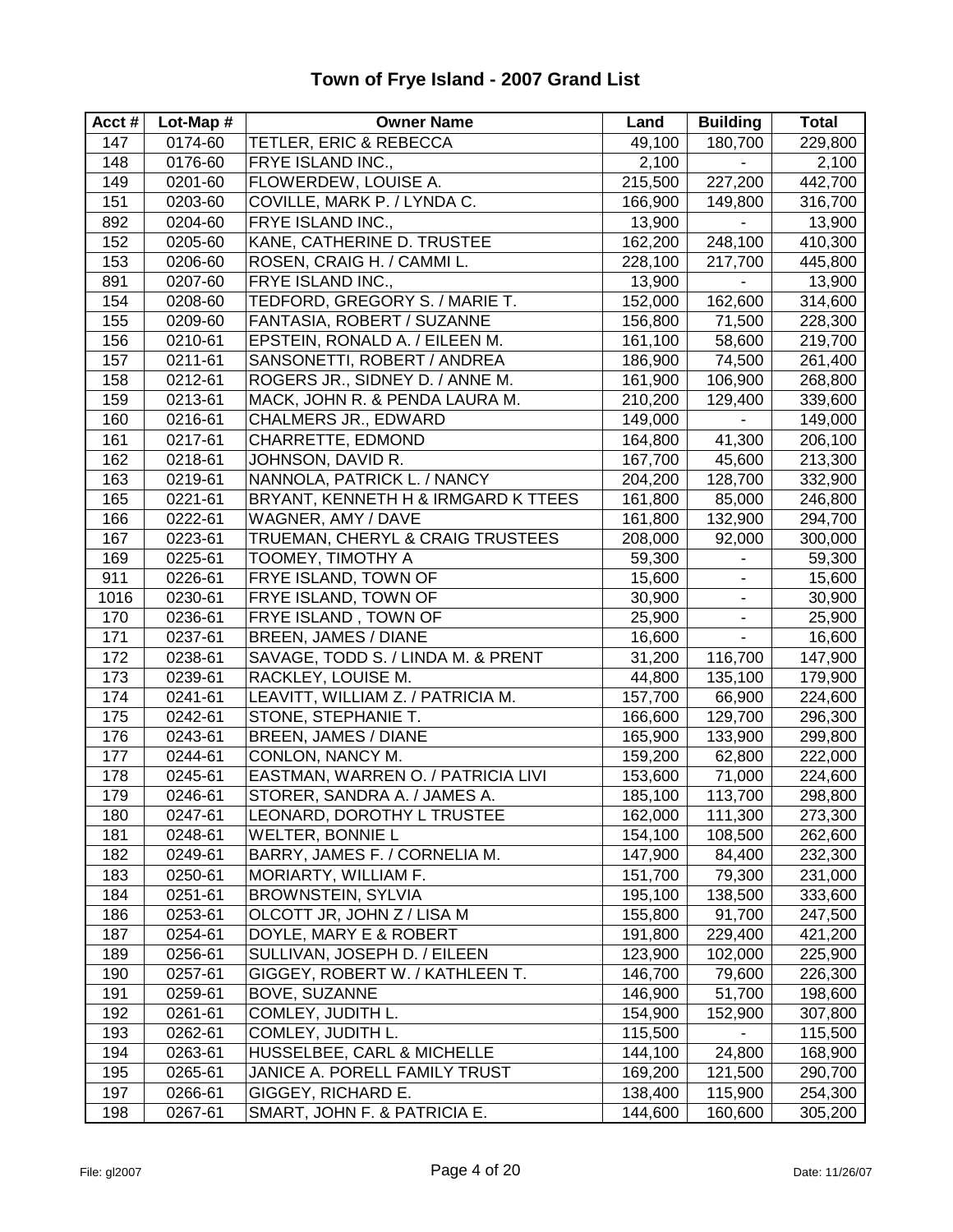#### **Acct # Lot-Map # Owner Name Land Building Total** 199 0268-61 SPEED, WILLIAM J. 145,200 109,400 254,600 200 0269-61 NUN, JOHN B. / MIRIAM J. TRUSTEES 144,900 163,000 307,900 201 0270-61 GAUDET, ANNE M & DELLACROCE K J 142,400 101,700 244,100 202 0271-61 ARANYI, STEVEN F. / BARBARA A. 133,000 66,100 199,100 203 0272-61 SCARRITT, SUSAN D. & EVANS BETH D 128,800 108,700 237,500 204 0273-61 ZEA, ALLISON A 125,800 - 125,800 205 0274-61 RICE, GEOFFREY I. 128,100 - 128,100 206 0275-61 RICE, HARRIET S. 168,700 197,900 366,600 207 0276-61 PERRY, PHIL M. / NANCY S. TTEES 150,200 259,600 409,800 208 0277-61 VANDE HEI, RICHARD P. / ELAINE A. 141,800 | 145,000 | 286,800 209 0278-61 REALI, FRANK / CARMELA A. 136,600 8,900 145,500 210 0279-61 SCHIESSER, WILLIAM D / SHANNON F 134,400 87,500 221,900 211 | 0280-61 | VESPRINI, MICHAEL / ALECIA | 158,000 | 105,500 | 263,500 212 0281-62 LENTINE, PETER J 157,200 163,700 320,900 213 0282-62 PETERSON, PAUL T. 156,700 83,900 240,600 912 0283-61 ROSS, ALAN / KATHLEEN 56,400 - 56,400 214 0284-62 LUTZ, RONALD W. / JEAN C. 158,400 80,500 238,900 215 0285-62 WRZESINSKY, ERNEST R. / LORRAINE TTEE 157,500 95,100 252,600 216 0286-62 CLEMENT, ANTON S. / SONDRA R. 158,200 176,200 334,400 217 0287-62 MORIN, GRACE M. 160,300 44,600 204,900 218 0288-62 SULLIVAN, MARK W. / MARILYN A. 144,400 214,600 359,000 219 0289-62 HANCHETT, PATRICIA B. 153,000 132,600 285,600 220 0290-62 HANCHETT, KENNETH 139,700 - 139,700 221 0291-62 OHANESIAN, JACOB H. / CHARLOTTE 150,600 130,600 281,200 222 0292-62 DEFELICE, ROBERT J 152,100 84,500 236,600 223 0293-62 NANNOLA, VALERIE CAVANAUGH 155,100 168,700 323,800 223 | 0293-62 | NANNOLA, VALERIE CAVANAUGH 913 0294-60 FRYE ISLAND INC., 13,000 - 13,000 224 0295-62 FREDERICK, MARION H. 194,700 276,000 470,700 225 0297-62 BOND, DAVID M & HEIDI L 146,900 122,600 269,500 226 0298-62 BELL, DENISE B. 163,100 214,000 377,100 227 0299-62 DAVIS, DONALD E. / LAURA C. 162,200 130,600 292,800 228 0300-62 CATALANO, STEVEN D & CHRISTIN L 155,000 127,000 282,000 229 0301-60 YUEER, REN 41,800 85,400 127,200 230 0302-60 DYSENCHUK, PAUL B. / DAVID J. 41,700 46,300 88,000 231 0303-60 FLAHIVE, LINDA C. 22,500 - 22,500 232 0304-60 FLAHIVE, PAUL E. / LINDA C. 21,800 - 21,800 233 0305-60 SPRING, PHILIP / KAREN 36,100 84,200 120,300 234 0306-60 CLITHERO, ROBYN / WILLIAM 19,500 - 19,500 235 0307-60 TALVY, PETER R. / NANCY L. 36,600 104,900 141,500 236 0308-60 ZARRELLA, ALEXANDER F. / ROBERTA E 35,600 | 118,000 | 153,600 893 0310-60 FRYE ISLAND INC., 2,100 - 2,100 237 | 0311-60 | CASEY, JOSEPH P/MICHELLE M. | 36,400 | 40,900 | 77,300 238 0312-61 RUSSO, ROBERT T. / JEAN L. 36,700 48,800 85,500 239 0313-61 TEDFORD, GREGORY S. / MARIE T. 37,800 96,300 134,100 240 0314-61 TRENCHARD, WILLIAM A. / JOYCE L. 38,900 85,900 124,800 242 0316-61 RILEY, BRIAN / CAROL 47,400 66,500 113,900 243 0317-61 MANN, EDWARD R. / KATHLEEN 36,200 83,200 119,400 244 0318-61 ASPESI, RICHARD B. / MARY E. 35,400 76,100 111,500 245 0320-61 KIRSCHENBAUM, MELVIN / ARLENE R. 43,400 59,600 103,000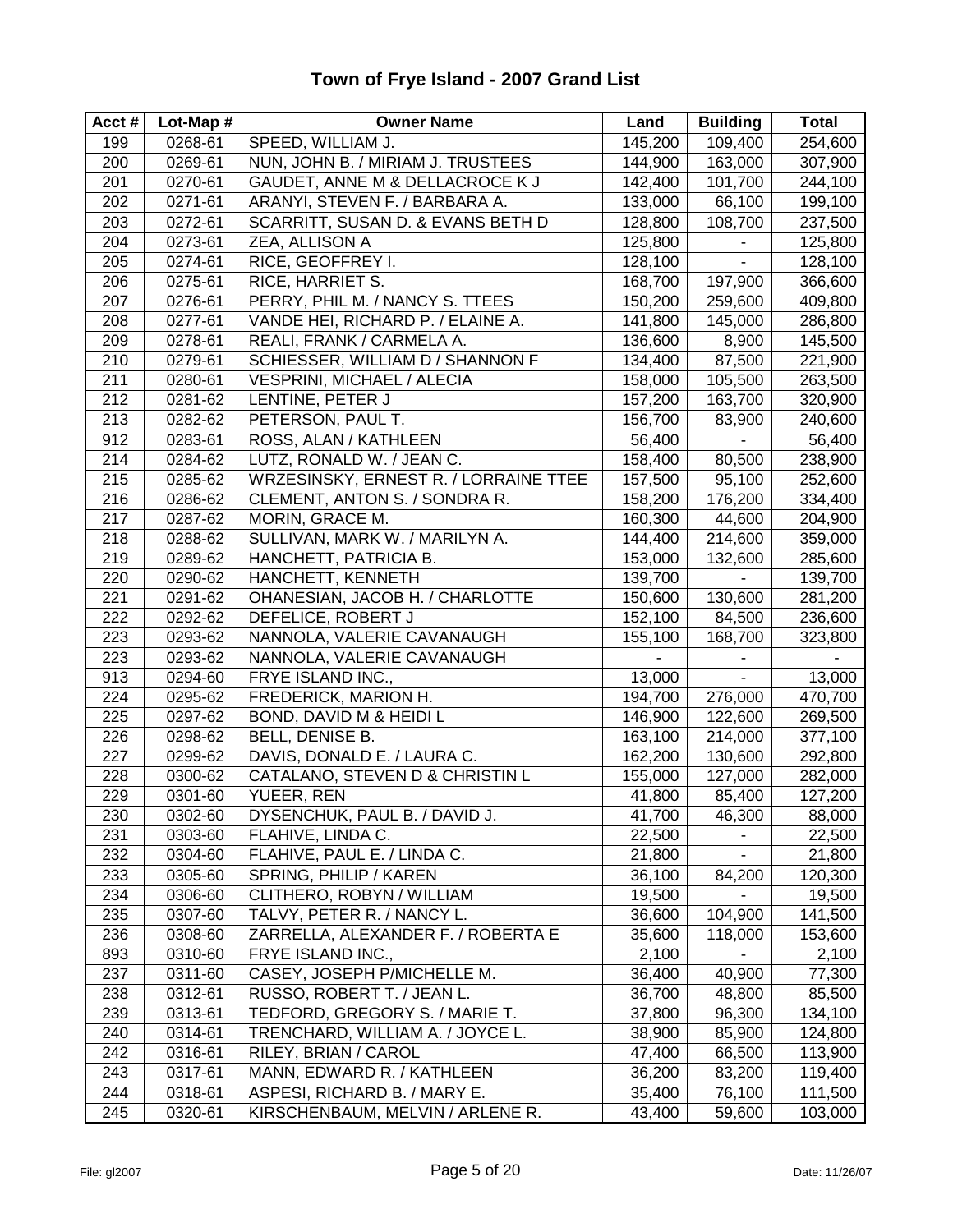| Acct $#$ | Lot-Map $#$ | <b>Owner Name</b>                      | Land   | <b>Building</b>              | <b>Total</b> |
|----------|-------------|----------------------------------------|--------|------------------------------|--------------|
| 914      | 0322-60     | <b>FRYE ISLAND, TOWN OF</b>            | 1,600  |                              | 1,600        |
| 246      | 0323-61     | KUIKEN, JAMES L. / JOYCE C.            | 35,000 | 62,500                       | 97,500       |
| 915      | 0326-60     | FRYE ISLAND, TOWN OF                   | 6,400  |                              | 6,400        |
| 247      | 0331-61     | JORDAN, JAMES / STEPHANIE A.           | 19,800 |                              | 19,800       |
| 248      | 0337-61     | SHARPE, BERNARD N & PATRICIA A TRUSTEE | 38,700 | 104,700                      | 143,400      |
| 249      | 0338-61     | HODGE, JOHN A. / THERESA B.            | 40,400 | 76,600                       | 117,000      |
| 250      | 0340-61     | FLEISCHMAN, STEPHEN H                  | 39,500 | 95,400                       | 134,900      |
| 251      | 0341-61     | KURGAN JR., ANTHONY M & JOSEPHINE      | 37,800 | 100,100                      | 137,900      |
| 252      | 0342-61     | MUSOROFITI, JOHN / LENORE              | 36,500 | 123,500                      | 160,000      |
| 253      | 0343-61     | <b>MUSOROFITI, LENORE</b>              | 19,900 | $\blacksquare$               | 19,900       |
| 254      | 0344-61     | LIMING, STEPHEN C. / MICHELLE          | 36,100 | 97,100                       | 133,200      |
| 255      | 0345-61     | LANNON, ROBERT E & MICHAEL C &         | 32,700 | 62,500                       | 95,200       |
| 916      | 0346-61     | FRYE ISLAND INC.,                      | 1,400  |                              | 1,400        |
| 256      | 0347-61     | WILSON, SCOTT G. / ROBIN M.            | 30,400 | 172,800                      | 203,200      |
| 257      | 0348-61     | OLCOTT JR., JOHN Z / LISA M            | 18,500 |                              | 18,500       |
| 917      | 0349-61     | FRYE ISLAND INC.,                      | 1,900  | ÷,                           | 1,900        |
| 258      | 0350-61     | <b>FRYE ISLAND, TOWN OF</b>            | 18,200 | $\blacksquare$               | 18,200       |
| 259      | 0351-61     | <b>BROWN, JANICE</b>                   | 15,800 | ÷.                           | 15,800       |
| 260      | 0352-61     | BROWN, CHARLES H. / JANICE             | 34,000 | 105,300                      | 139,300      |
| 261      | 0353-61     | GIGGEY, ROBERT W. / KATHLEEN T.        | 19,600 |                              | 19,600       |
| 262      | 0354-61     | BRYANT, JAY C./PENNY A                 | 36,200 | 104,300                      | 140,500      |
| 263      | 0355-61     | BICKUM, CHRISTOPHER D. / ALLISON M     | 39,700 | 75,900                       | 115,600      |
| 264      | 0356-61     | DAVIS, RICHARD A.                      | 39,600 | 101,000                      | 140,600      |
| 265      | 0357-61     | WALENCEWICZ, DAVID/JODI                | 20,400 |                              | 20,400       |
| 266      | 0358-61     | LARHETTE, SIDNEY W. / MARLENE A.       | 37,000 | 101,000                      | 138,000      |
| 267      | 0359-61     | SULLIVAN, MARK W. / MARILYN A.         | 21,000 | $\blacksquare$               | 21,000       |
| 268      | 0360-61     | FRYE ISLAND INC.,                      | 23,200 | ÷,                           | 23,200       |
| 269      | 0361-61     | O'CONNOR, JAMES L./LAURETTA L.         | 7,200  | $\overline{\phantom{0}}$     | 7,200        |
| 918      | 0362-61     | FRYE ISLAND INC.,                      | 2,000  | $\blacksquare$               | 2,000        |
| 270      | 0363-61     | FRYE ISLAND INC.,                      | 6,300  | $\qquad \qquad \blacksquare$ | 6,300        |
| 271      | 0364-61     | Town of Frye Island,                   | 19,400 | ۰                            | 19,400       |
| 919      | 0365-61     | FRYE ISLAND INC.,                      | 1,900  | $\overline{\phantom{0}}$     | 1,900        |
| 272      | 0366-61     | ZINCK, TRACEY                          | 19,900 | ۰                            | 19,900       |
| 920      | 0368-61     | FRYE ISLAND INC.,                      | 4,000  | ÷,                           | 4,000        |
| 273      | 0370-61     | REALI, FRANK / CARMELA A.              | 21,400 | $\blacksquare$               | 21,400       |
| 274      | 0371-61     | HUGHES, KATHERINE C & SWEET JASON E    | 40,900 | 90,900                       | 131,800      |
| 275      | 0372-61     | HOUSE, PHYLLIS S. & HOUSE RICHARD      | 46,400 | 64,800                       | 111,200      |
| 276      | 0374-61     | ANTHONY, DEBORAH A & WESLEY R          | 37,700 | 107,700                      | 145,400      |
| 278      | 0376-62     | BELMORE, RALPH P & JANET E             | 48,400 | 81,700                       | 130,100      |
| 279      | 0377-62     | CAMPBELL, WILFRED P. / KATHLEEN H.     | 37,000 | 84,800                       | 121,800      |
| 280      | 0378-62     | KANNIARD, RANDY / KATHY                | 37,000 | 189,400                      | 226,400      |
| 281      | 0379-62     | RICHARD, PAUL B                        | 36,900 | 107,300                      | 144,200      |
| 282      | 0380-62     | ROSS, ALAN W. / KATHLEEN A.            | 36,900 | 112,700                      | 149,600      |
| 283      | 0381-62     | GILMAN, STEVEN A                       | 20,200 | 57,300                       | 77,500       |
| 284      | 0382-62     | <b>CLEMENT, ANTON S.</b>               | 20,100 |                              | 20,100       |
| 285      | 0383-62     | CLEMENT, JULIE A.                      | 20,100 |                              | 20,100       |
| 286      | 0384-62     | <b>GILMAN, PATRICIA A</b>              | 36,600 | 67,200                       | 103,800      |
| 287      | 0385-62     | GLEESON, DAVID S. / DIANNE L.          | 37,100 | 68,200                       | 105,300      |
| 288      | 0386-62     | HUCHTHAUSEN, PETER / KATHLEEN          | 35,700 | 44,600                       | 80,300       |
| 289      | 0387-62     | EDWARDS, DEBORAH L                     | 29,100 |                              | 29,100       |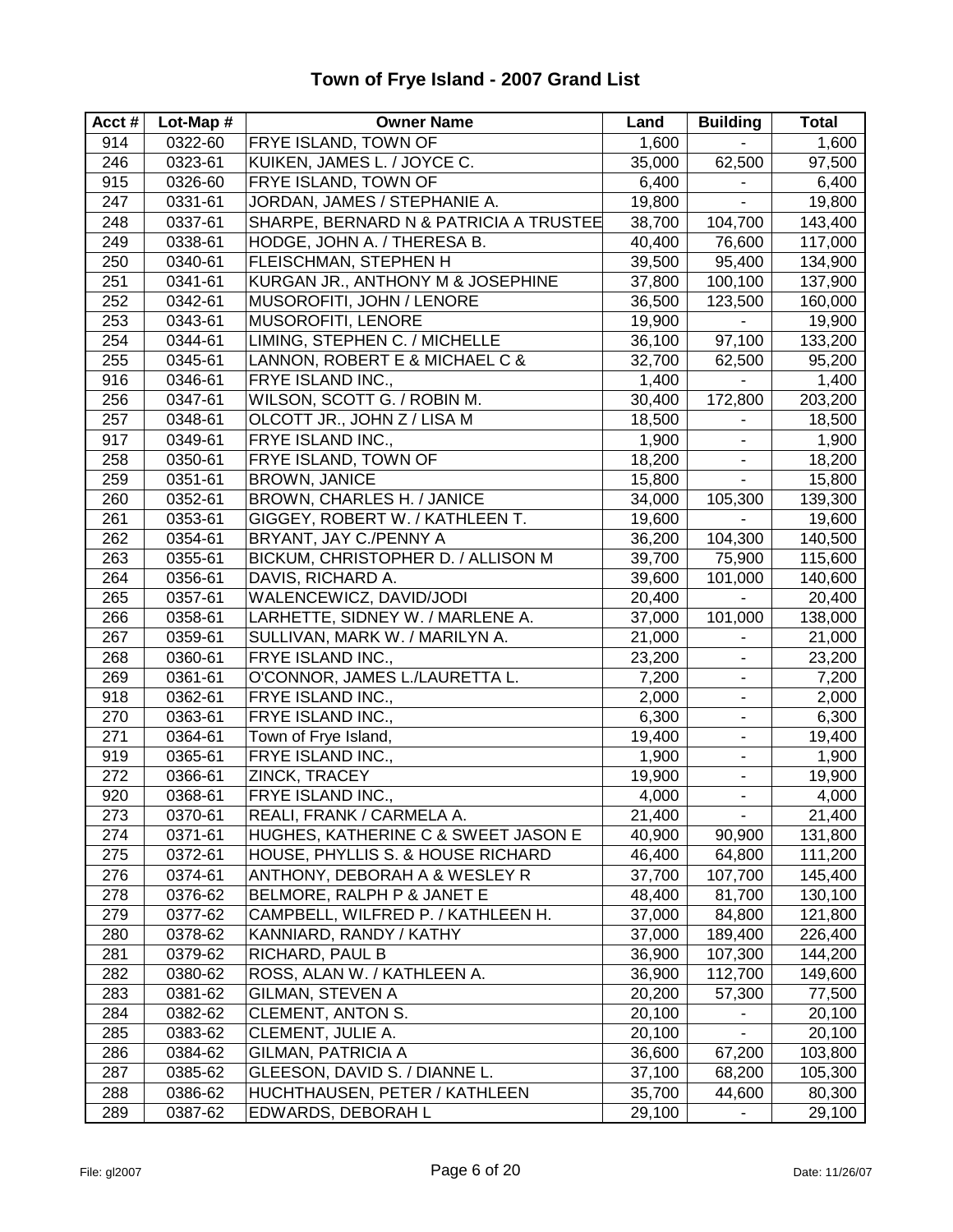#### **Acct # Lot-Map # Owner Name Land Building Total** 829 0389-62 EDWARDS, DEBORAH L 23,000 - 23,000 290 0391-62 PLUMER JR., JOHN R / MARIE 20,500 - 20,500 291 0392-62 SCHRIMMER, LISA M 46,000 84,000 130,000 1065 0394-001-62 BOND, DAVID M & HEIDI L  $\vert$  28,900  $\vert$  - 28,900 28,900 1066 0394-001-62 FRYE ISLAND INC., 12,300 12,300 12,300 293 0395-62 DAVIS, BARBARA J & TERESA E 6,900 - 6,900 921 0396-62 FRYE ISLAND INC., 2000 3,700 - 3,700 294 | 0398-62 | CUSHMAN, ROBERT A.& MARGARET F. | 42,900 | 142,800 | 185,700 295 0399-62 WAGNER, DAVID & AMY T 63,600 70,000 123,600 922 0401-62 FRYE ISLAND INC., 2,100 | 2,100 | 2,100 296 0402-62 WHITE, COONEY SHIRLEY 6,000 - 6,000 297 0403-62 WILSON, KEVIN R. / SUSAN J. 34,500 134,700 169,200 298 | 0500-62 | BLACK, DWAYNE R & MARCIA P | 223,600 | 77,700 | 301,300 299 | 0501-60 | TREACY, LOIS E. TTEE & BEDELL ERIC N | 376,600 | 122,300 | 498,900 299 0501-60 TREACY, LOIS E. TTEE & BEDELL ERIC N - 25,200 25,200 299 0501-60 TREACY, LOIS E. TTEE & BEDELL ERIC N - 61,300 61,300 299 0501-60 TREACY, LOIS E. TTEE & BEDELL ERIC N | - | 107,500 | 107,500 301 0503-61 DALEY, JEFFREY M. & MARY ANN 192,600 29,800 222,400 301 0503-61 DALEY, JEFFREY M. & MARY ANN - 8,600 8,600 8,600 301 | 0503-61 |DALEY, JEFFREY M. & MARY ANN  $\begin{array}{|l|c|c|c|c|c|c|c|c|} \hline \end{array}$  6,500 | 6,500 302 0504-60 LANE, M THERESA TRUSTEE 38,600 800 39,400 303 0505-61 THOMAS, MARK / ROBERTA 152,600 105,600 258,200 304 0506-62 MCFARLAND, JANISE 480,200 38,800 519,000 305 0507-60 LANE, BRUCE R. / M THERESA 115,800 54,300 170,100 306 0508-62 MACGREGOR III, JOHN W TRUSTEE 195,000 250,200 445,200 856 | 0510-60 | LA DOW, ROBERT P / CLAIRE M 307 0800-60 FRYE ISLAND TOWN OF, 9,500 - 9,500 308 0801-60 LEDGARD II, HARRY J & LEVY PERRI 26,100 37,400 63,500 309 0802-60 SAVAGE, TODD S. & LINDA M. & PRENT 9,500 - 9,500 310 0803-60 CORNEAU, DAWNMARIE & ROBERT M 26,100 96,400 122,500 865 0804-60 FRYE ISLAND, TOWN OF 1,400 1,400 - 1,400 311 | 0806-60 | BUXTON, RICHARD / NANCY | 9,300 | 5,800 | 15,100 864 0807-60 FRYE ISLAND, TOWN OF 900 900 - 900 312 0808-60 MARTYN, RICHARD / CONSTANCE 29,600 59,600 89,200 313 0810-60 RIVARD, JOAN M. 9,500 - 9,500 808 | 0812-60 | RIVARD, JOHN E & Joan M CO-TRUSTEES | 30,100 | 134,000 | 164,100 314 0813-60 RASHID, MARK J. / BARBARA J. 30,100 62,500 92,600 315 | 0815-60 |LACERTE, RICHARD & JEANNINE TRUSTEES | 30,100 | 121,400 | 151,500 316 | 0817-60 | GIELLA, ESTATE OF | 9,500 | 9,500 | 9,500 317 | 0818-60 | FOSTER, BERNARD S. / LINDA T. | 9,100 | - | 9,100 318 0819-60 POLONKA,CHRISTINE 25,700 113,200 138,900 319 | 0820-60 | ROGERS, WINIFRED | 9,100 | 9,100 | 9,100 320 0821-60 BRISTOL, SALLY A. 25,100 114,800 139,900 321 0822-60 LOCKE, STEPHEN K/BARBARA A 26,100 111,400 137,500 322 0823-60 WALDRON, KAREN A. 26,100 116,300 142,400 323 0824-60 GIBSON, THERESE B 9,500 - 9,500 324 0825-60 GIBSON, ROBERT A / THERESE B 26,100 48,800 74,900 325 0826-60 GASS, JOHN 9,500 5,000 14,500 326 0827-60 GASS, KELLY A 9,500 5,000 14,500 327 | 0828-60 | KIVEKAS, STEVEN A. / SUZANNE | 26,100 | 90,900 | 117,000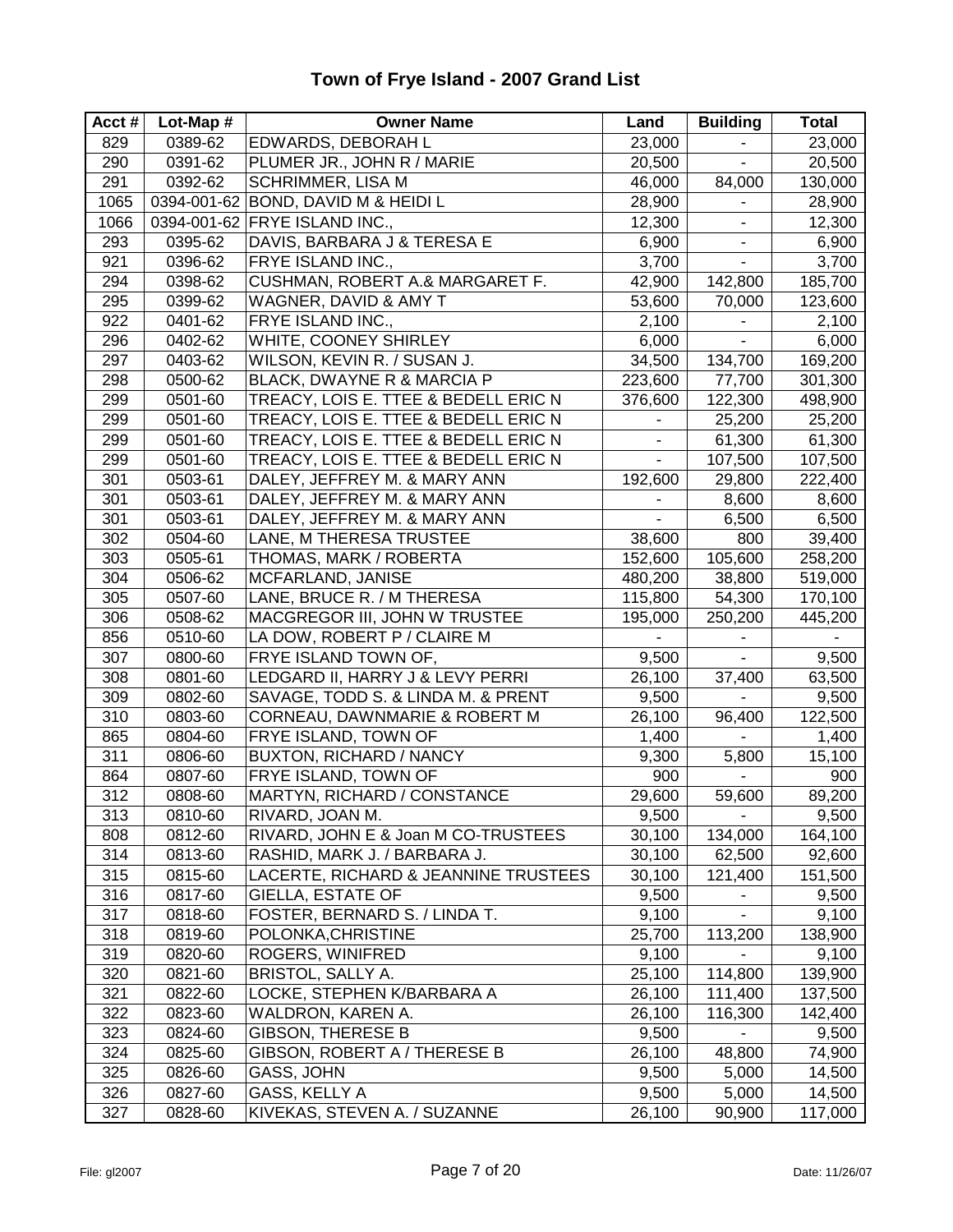#### **Acct # Lot-Map # Owner Name Land Building Total** 328 0829-60 KAPLAN, MICHAEL D. 26,100 110,500 136,600 809 0831-60 TINSMAN, TIMOTHY / SUZANNE 44,600 98,300 142,900 887 0851-60 FRYE ISLAND INC., 1,000 - 1,000 330 0852-60 KELLY, DANA R. / LESLIE M. 2,300 - 2,300 888 0853-60 FRYE ISLAND INC., 1,100 - 1,100 331 0854-60 HOLGERSEN, HAROLD M./KATHRYN J. 27,600 66,800 94,400 889 0855-60 FRYE ISLAND INC., 1,100 1,100 - 1,100 332 0856-60 VEINOT, JAN ELLEN 11,000 - 11,000 890 0858-60 FRYE ISLAND INC., 1,500 1,500 - 1,500 333 | 0859-60 DONIO JR., SAMUEL A. / NANCY M. 28,600 | 115,000 | 143,600 334 0860-60 MILLEY, WARREN L. 32,100 32,700 64,800 877 0862-60 FRYE ISLAND INC., 1,100 - 1,100 336 0863-60 MASULLA, RONALD J. 27,600 44,800 72,400 876 0866-60 FRYE ISLAND INC., 2,100 - 2,100 337 | 0868-60 |LEPENVEN, MAURICE E 27,600 | 38,300 | 65,900 338 0869-60 LEPENVEN, MAURICE E. 11,000 - 11,000 875 | 0870-60 | FRYE ISLAND INC., 1,100 | 1,100 | 1,100 | 1,100 | 1,100 340 0872-60 HICKIE, BRUCE E/ KATHLEEN F/ CAROLYN A 32,100 109,500 141,600 878 0873-60 FRYE ISLAND INC., 1,100 - 1,100 341 0874-60 GILMAN, STEVEN A. 10,900 - 10,900 342 0875-60 SIBLEY, MICHELE LEE 10,900 - 10,900 343 0876-60 FRYE ISLAND, TOWN OF 2,200 - 2,200 344 0877-60 LARSON, J. BRYAN & LEIGH & 27,500 75,700 103,200 345 0878-60 HAFEY, HEIDI MOSES 10,900 - 10,900 879 0880-60 FRYE ISLAND INC., 1,700 - 1,700 346 0881-60 SAVOIE, GARY / TINA 10,900 - 10,900 347 0884-60 TIBERII, ANTHONY 10,900 - 10,900 881 0885-60 FRYE ISLAND INC., 2,200 - 2,200 834 0887-60 BUCKLEY, BRIAN D/LISA G 38,900 119,800 158,700 349 0888-60 LANNON, ROBERT E MICHAEL C & 10,900 - 10,900 350 0889-60 PERSSON, STEPHEN / KATHLEEN | 27,400 64,700 92,100 351 | 0890-60 | PIRA, DAVID P./RULE LYNN C | 11,000 | - | 11,000 | 11,000 352 0891-60 BROADDUS, ANDREW 31,600 90,000 121,600 882 0893-60 FRYE ISLAND INC., 1,200 1,200 - 1,200 354 0895-60 JACKSON, WILLIAM R JR 28,600 43,200 71,800 355 0896-60 KOCHON, KENT L.& BARBARA H. 13,700 - 13,700 356 0897-60 KOCHON, KENT L 11,000 11,000 - 11,000 357 | 0898-60 | PETERSON, CARL / PATRICIA | 11,000 | 11,000 | 11,000 | 11,000 358 0899-60 FOSHER, CATHERINE A. 28,400 43,600 72,000 359 0900-60 SPITZ, S. LEONARD / IRENE E. 28,700 66,100 94,800 360 0901-60 ROBERTS, PAUL A / LINDA L 11,000 - 11,000 799 0902-60 HAFEY, HEIDI MOSES 11,000 - 11,000 361 0903-60 REMILLARD, ALPHONSE / JEANNETTE | 3,600 - 3,600 362 0904-60 HARTLEY, CAMERON F/KELLY M 11,000 - 11,000 363 | 0905-60 | SULLIVAN, MARK W. / MARILYN A. 11,000 | 11,000 871 0906-60 FRYE ISLAND INC., 1,100 - 1,100 364 0907-60 LACERTE,JEFFREY P/PAMELA J 27,600 104,300 131,900 870 0908-60 FRYE ISLAND INC., 1,100 - 1,100 1,100 365 0909-60 ANTIGNANI, STEPHEN R. 15,400 - 15,400 869 0911-60 FRYE ISLAND INC., 600 500 500 500 500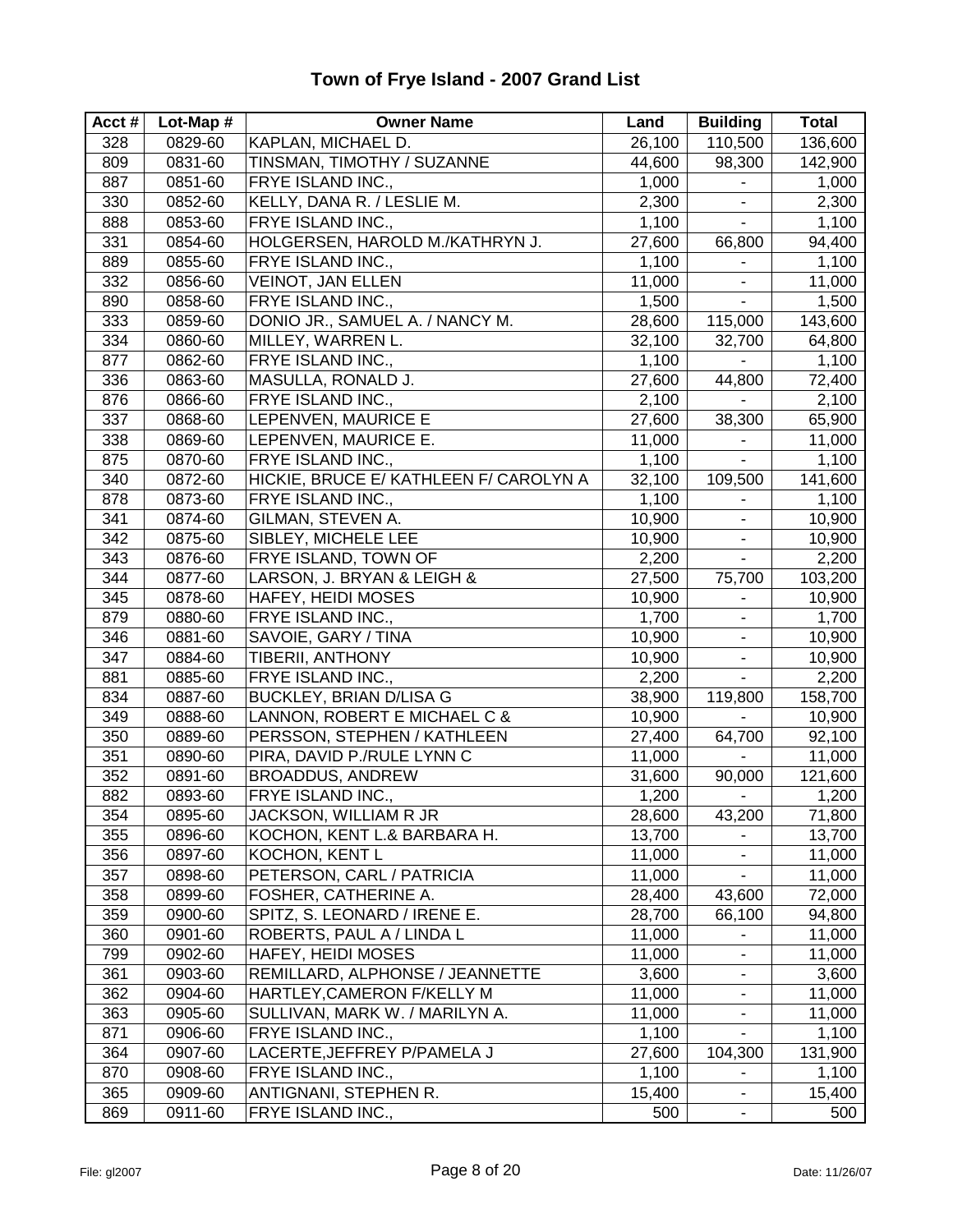#### **Acct # Lot-Map # Owner Name Land Building Total** 366 0912-60 BARNES, GILFORD 2,700 - 2,700 367 0914-60 HALL, STACY L. / JANE J. 31,400 120,000 151,400 369 0916-60 WALSH, PATRICIA P. 30,300 53,900 84,200 370 0917-60 CARRIER, RONALD H. 11,300 - 11,300 371 0918-60 HANLON, FRANK M. / PAMELA M. 27,900 128,500 156,400 868 0919-60 FRYE ISLAND, TOWN OF 1,000 - 1,000 372 0920-60 KALITA, JOSEPH S. / MARJORY B. 9,500 9.500 373 0921-60 HEALEY, RAYMOND C. / IRMA S.  $\begin{array}{|c|c|c|c|c|c|c|c|} \hline & 9,500 & & & & & \\\hline \end{array}$ 374 0922-60 WEED, BRIAN & EVELEIGH & CHERYL 9,500 - 9,500 375 | 0923-60 | ASLANIAN, GREGORY J/JANET M  $9,500$  |  $-$  9,500 376 0924-60 KOCH, WILLIAM / LADONNA 9,500 - 9,500 377 0925-60 RADUNE, KARL F. / ELIZABETH D. 29,200 69,500 98,700 872 0926-60 FRYE ISLAND, TOWN OF 1,400 | 1,400 | 1,400 378 | 0927-60 | KELLY, STEPHEN J. / MARILYN D. | 13,200 | | 13,200 379 | 0928-60 | KANE, CATHERINE KANE ASPINWALL TRUST | 11,100 | 48,600 | 59,700 380 0929-60 FRYE ISLAND INC., 2,700 - 2,700 381 0930-60 STENZ, ROGER H. / CAROL D. 28,400 | 134,100 | 162,500 382 0931-60 STENZ, CHRISTOPHER S/TODD D 12,300 - 12,300 383 0932-60 TIBERII, ANTHONY 16,400 - 16,400 - 16,400 384 0934-60 MCOSKER, TOM 28,700 81,200 109,900 385 1001-60 DUDICS, JOSEPH R. / JERI L. 29,700 70,700 100,400 909 1004-60 FRYE ISLAND INC., 1,300 - 1,300 386 1005-60 CUOCO, CHERYL A. / GREGORY 29,500 53,700 83,200 387 | 1006-60 BATES, DONNA M TRUSTEE | 25,000 | 118,200 | 143,200 388 1007-60 BATES, DONNA MANSOLILLI 7,800 7,800 7,800 910 1008-60 FRYE ISLAND INC., 900 - 900 389 1009-60 MARTIN, TIMOTHY R. 9,800 - 9,800 390 1010-60 GARDNER, STEVEN & SCHNAUCK MARGAR 26,100 102,500 128,600 391 | 1011-60 | WILMOT SR, WARREN & MARY ROSS | 9,500 | - | 9,500 908 1012-60 FRYE ISLAND INC., 2,000 - 2,000 392 1014-60 CUOCO, JOHN B 9,500 9,500 393 1015-60 THIBODEAU, RICHARD 1,900 - 1,900 907 1016-60 FRYE ISLAND INC., 900 - 900 394 1017-60 HERGET, BARBARA D. 26,100 80,300 106,400 395 | 1018-60 | MCMAHON JR., FRANCIS M. / ANN I. 9,500 | 9,500 396 1022-60 OXMAN, ROBERT / NATALIE 25,300 51,400 76,700 904 1025-60 FRYE ISLAND INC., 900 - 900 398 1026-60 DAVENPORT II, BURT / SHARON 26,100 95,800 121,900 399 1027-60 DAVENPORT, SHARON 9,500 9,500 400 1029-60 BRENNAN, JOHN P. 1,900 - 1,900 401 | 1030-60 | ROBINSON, THOMAS | 1,900 | 1,900 | 1,900 | 1,900 | 1,900 | 1,900 | 1,900 | 1,900 | 1,900 | 1,900 | 1,900 | 1,900 | 1,900 | 1,900 | 1,900 | 1,900 | 1,900 | 1,900 | 1,900 | 1,900 | 1,900 | 1,900 | 1,900 | 1,9 402 1032-60 FRYE ISLAND INC., 2,000 - 2,000 403 | 1033-60 | SEGEE, DAVID M/JOYCE SEANNETTE A. | 26,100 | 77,400 | 103,500 404 1036-60 HAM II, WILLIAM 1 9,500 9,500 905 1037-60 FRYE ISLAND INC., 1,000 1,000 1,000 1,000 1,000 1063 1041-60 FRYE ISLAND, TOWN OF 13,100 3,100 3,100 405 1044-60 ALLYN JR., FRED B. / JEANNE S. 8,700 - 8,700 406 | 1045-60 | GRIFFIN, JAMES G. 1,800 | 1,800 | 1,800 | 1,800 | 1,800 | 1,800 | 894 1046-60 FRYE ISLAND INC., 1,500 - 1,500 - 1,500 407 | 1048-60 | WILLIAMSON, BRIAN / MARIBETH M.  $9,100$  |  $-$  9,100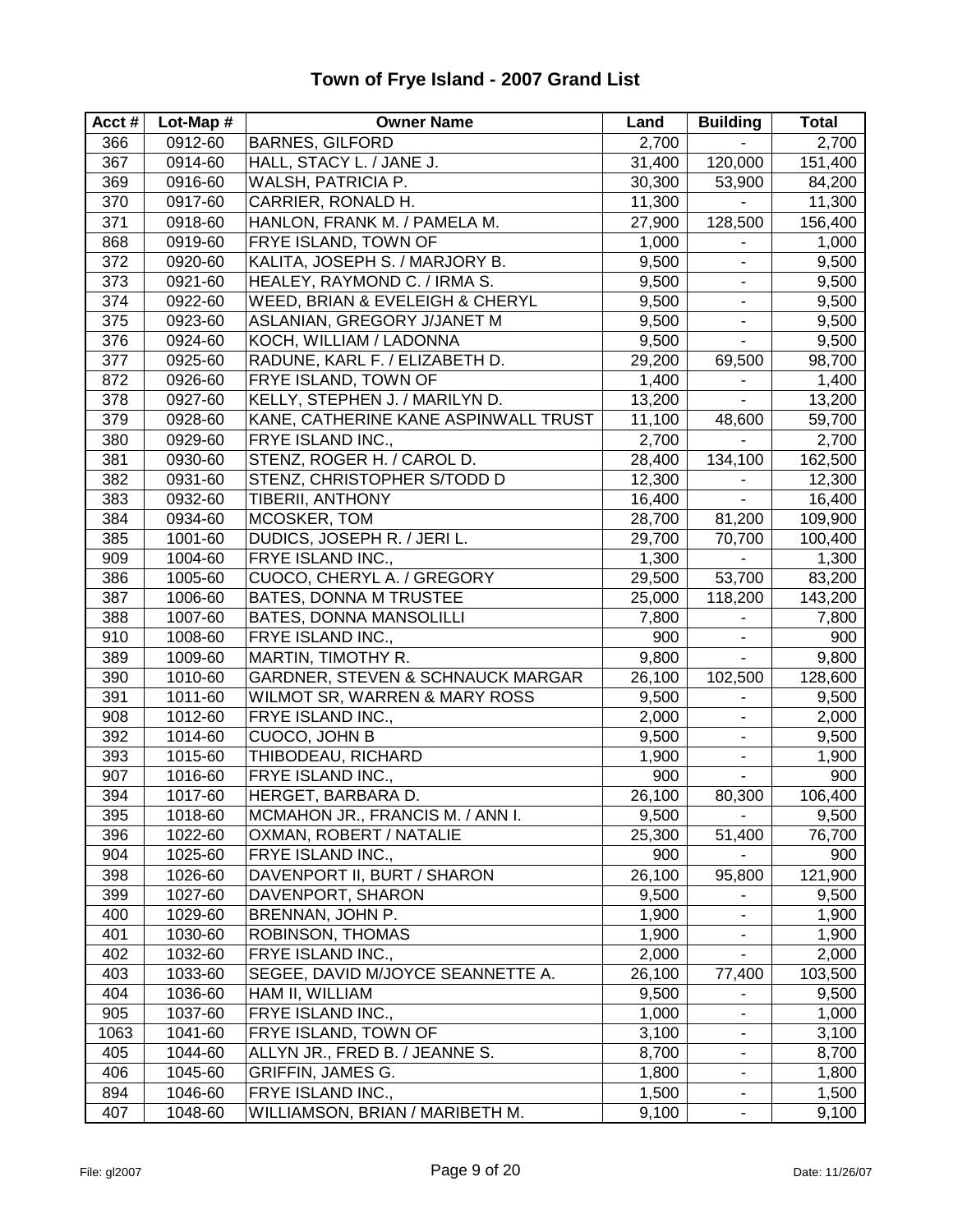| Acct# | Lot-Map # | <b>Owner Name</b>                      | Land   | <b>Building</b>              | Total   |
|-------|-----------|----------------------------------------|--------|------------------------------|---------|
| 408   | 1049-60   | WETSON, JOHN L.                        | 9,100  |                              | 9,100   |
| 409   | 1050-60   | <b>WETSON, JOHN LEIGHTON</b>           | 25,800 | 74,400                       | 100,200 |
| 895   | 1051-60   | FRYE ISLAND INC.,                      | 900    |                              | 900     |
| 923   | 1052-61   | FRYE ISLAND INC.,                      | 900    | $\blacksquare$               | 900     |
| 410   | 1053-61   | PALMISANO, RICHARD J.                  | 25,900 | 63,800                       | 89,700  |
| 411   | 1054-61   | OCONNOR, JAMES E. / SYLVIA A.          | 29,900 | 138,500                      | 168,400 |
| 412   | 1055-61   | AMATO, GREGORY                         | 25,900 | 89,000                       | 114,900 |
| 413   | 1057-61   | FRYE ISLAND INC.,                      | 900    |                              | 900     |
| 414   | 1058-61   | PEARSON, MICHAEL I. / BETSY J.         | 1,800  | $\blacksquare$               | 1,800   |
| 415   | 1059-61   | MANNING, MARK                          | 25,800 | 62,100                       | 87,900  |
| 416   | 1060-61   | STANDLEY, DAVID & ALISON               | 29,700 | 85,600                       | 115,300 |
| 418   | 1064-61   | FRYE ISLAND, TOWN OF                   | 1,800  |                              | 1,800   |
| 1025  | 1065-61   | FRYE ISLAND, TOWN OF                   | 900    | $\blacksquare$               | 900     |
| 419   | 1066-61   | Town of Frye Island,                   | 1,600  | $\qquad \qquad \blacksquare$ | 1,600   |
| 1026  | 1067-61   | FRYE ISLAND, TOWN OF                   | 800    |                              | 800     |
| 420   | 1068-61   | <b>TETLER, ERIC</b>                    | 25,800 | 43,200                       | 69,000  |
| 421   | 1069-61   | MANNING, MARK                          | 9,100  |                              | 9,100   |
| 423   | 1075-61   | TENNEY, TRACY A. & LOXTERKAMP EDW TTEI | 29,300 | 143,300                      | 172,600 |
| 424   | 1076-61   | GLEYSTEEN, ERIC A. / BETSY B.          | 25,700 | 78,900                       | 104,600 |
| 425   | 1079-60   | WHITE, KAREN L/MATTHEW B               | 29,400 | 127,000                      | 156,400 |
| 426   | 1082-60   | CAWLEY JR., WALTER G. / PATRICIA       | 25,600 | 78,000                       | 103,600 |
| 427   | 1083-60   | FENCER, MICHAEL / MARION               | 9,100  | ÷.                           | 9,100   |
| 428   | 1084-60   | ANGELO, LEONARD M & DANIELLE           | 25,700 | 117,600                      | 143,300 |
| 429   | 1087-60   | KEEGAN JR., JAMES J. / MARIE B.        | 11,700 |                              | 11,700  |
| 430   | 1088-60   | MAYNARD, ROBERT L/KELLI O'CONNOR       | 15,000 | 160,900                      | 175,900 |
| 432   | 1090-61   | <b>BORYSEWICZ, CHARLES</b>             | 9,300  |                              | 9,300   |
| 433   | 1091-61   | GLENN, BRIAN J.                        | 9,400  | $\blacksquare$               | 9,400   |
| 434   | 1092-61   | TERRACCIANO, EDMUND H. / MARY R.       | 9,400  | $\blacksquare$               | 9,400   |
| 435   | 1093-61   | BUTTRICK, DANIEL H/DIANNE L.           | 26,100 | 121,400                      | 147,500 |
| 436   | 1094-61   | STEVENS, CAROLINE R.                   | 9,500  |                              | 9,500   |
| 437   | 1095-61   | WALKER, BRIAN W & SUSAN L              | 29,500 | 87,700                       | 117,200 |
| 924   | 1098-61   | FRYE ISLAND INC.,                      | 1,500  |                              | 1,500   |
| 438   | 1099-61   | DRAKE, DWIGHT J. / CLAIRE S.           | 30,100 | 126,000                      | 156,100 |
| 439   | 1101-61   | PALLI, DEAN                            | 26,000 | 146,300                      | 172,300 |
| 925   | 1102-61   | FRYE ISLAND INC.,                      | 900    | $\blacksquare$               | 900     |
| 441   | 1104-61   | RIVARD, RICHARD                        | 25,900 | 132,600                      | 158,500 |
| 442   | 1105-61   | RICHARDSON, CHERYL                     | 9,400  |                              | 9,400   |
| 443   | 1106-61   | DIGREGORIO, DAVID L.                   | 26,000 | 87,800                       | 113,800 |
| 839   | 1107-61   | KALITA, JOSEPH S / MARJORY B           | 9,500  |                              | 9,500   |
| 1043  | 1108-61   | Town of Frye Island,                   | 9,400  |                              | 9,400   |
| 444   | 1109-61   | FARNSWORTH, CURTIS R./CHARLOTTE P.     | 9,500  |                              | 9,500   |
| 445   | 1110-61   | BLACKMORE, GERALD / JOANNE             | 31,000 | 112,300                      | 143,300 |
| 446   | 1111-61   | PLOSKER, RYAN A & KELLY ANN            | 10,500 | $\blacksquare$               | 10,500  |
| 447   | 1112-61   | OGRADY, DAVID S. / DOREEN R.           | 9,600  |                              | 9,600   |
| 448   | 1113-61   | FOURNIER, WAYNE M. / NANCY L.          | 26,100 | 124,200                      | 150,300 |
| 926   | 1114-61   | FOURNIER, ERIC & LISA                  | 9,500  |                              | 9,500   |
| 449   | 1115-61   | <b>CHALMERS JR., EDWARD</b>            | 9,500  |                              | 9,500   |
| 450   | 1116-61   | ERNST, MARK                            | 9,400  |                              | 9,400   |
| 451   | 1117-61   | AMERO, STEPHEN W. & CAROL A.           | 26,000 | 80,300                       | 106,300 |
| 927   | 1118-61   | FRYE ISLAND INC.,                      | 1,300  |                              | 1,300   |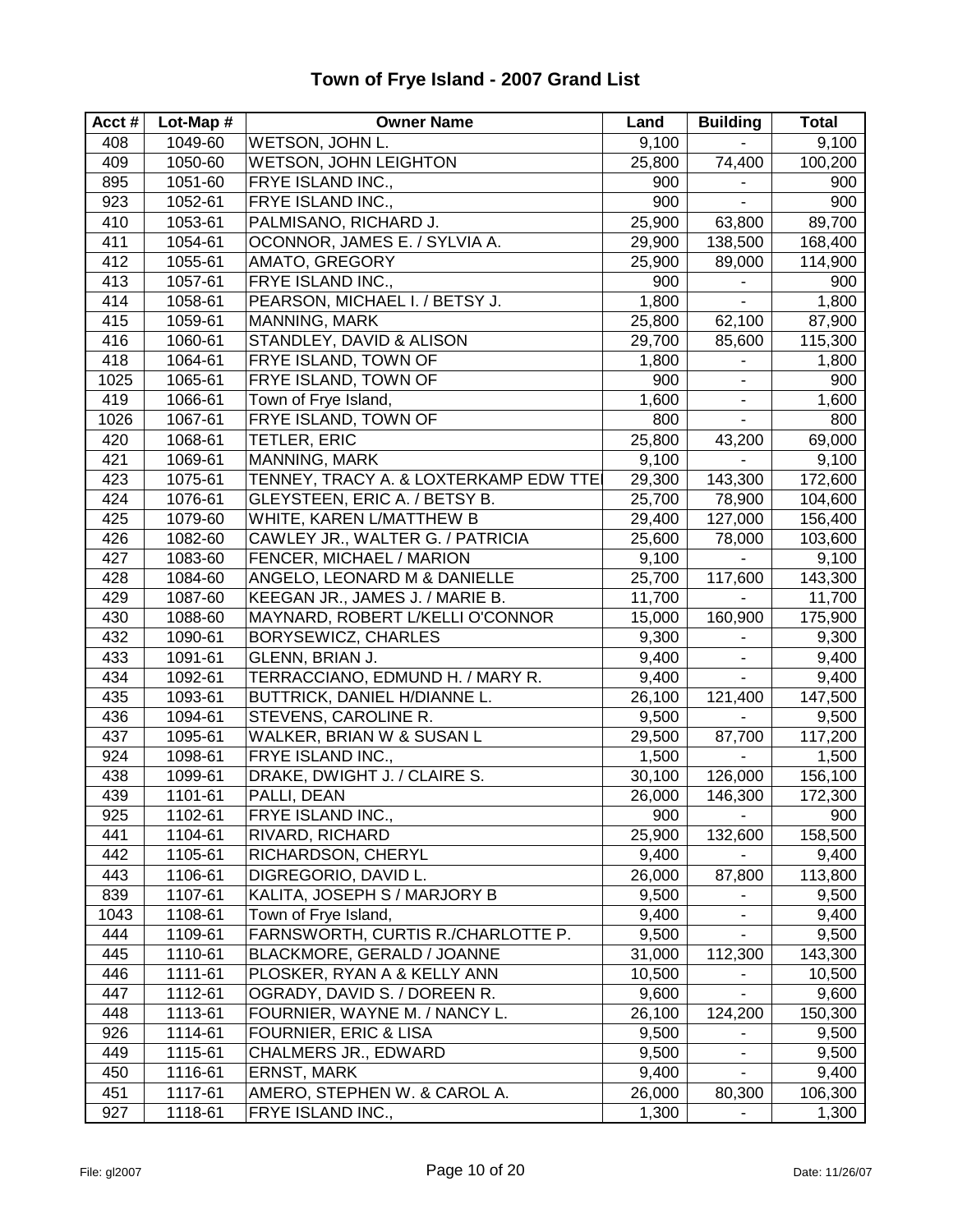| Acct#      | Lot-Map #          | <b>Owner Name</b>                       | Land             | <b>Building</b>          | <b>Total</b> |
|------------|--------------------|-----------------------------------------|------------------|--------------------------|--------------|
| 935        | 1120-61            | FRYE ISLAND INC.,                       | 2,200            | $\overline{a}$           | 2,200        |
| 452        | 1121-61            | BELLANTONE, MARC / ANGELA               | 26,000           | 76,600                   | 102,600      |
| 453        | 1122-61            | <b>ANTONELLIS, JAMES</b>                | 9,500            |                          | 9,500        |
| 454        | 1123-61            | MORROW, MICHAEL J.                      | 25,700           | 49,100                   | 74,800       |
| 455        | 1124-61            | LAVALLEE, ROBERT L.                     | 9,200            | 1,100                    | 10,300       |
| 934        | 1125-61            | FRYE ISLAND INC.,                       | 900              |                          | 900          |
| 456        | 1126-61            | FRYE ISLAND INC.,                       | 9,500            |                          | 9,500        |
| 457        | 1132-61            | SPOSATO, STEPHEN J                      | 12,000           | $\frac{1}{2}$            | 12,000       |
| 1023       | 1134-61            | FRYE ISLAND INC.,                       | 3,800            | ۰                        | 3,800        |
| 458        | 1136-61            | LOVELY, DANA A/MARY B                   | 13,300           | $\blacksquare$           | 13,300       |
| 1024       | 1138-61            | FRYE ISLAND INC.,                       | 1,700            | $\blacksquare$           | 1,700        |
| 459        | 1139-61            | FRYE ISLAND INC.,                       | 2,700            | $\blacksquare$           | 2,700        |
| 460        | 1140-61            | HEBERT, RICHARD M. / RONALD R.          | 26,100           | 100,000                  | 126,100      |
| 936        | 1141-61            | FRYE ISLAND INC.,                       | 900              |                          | 900          |
| 461        | 1142-61            | DOWNS, JOHN R AND NANCY                 | 9,800            | ä,                       | 9,800        |
| 937        | 1143-61            | FRYE ISLAND INC.,                       | 3,800            |                          | 3,800        |
| 462        | 1144-61            | OLSEN, WALTER / JUDITH                  | 26,100           | 75,100                   | 101,200      |
| 463        | 1148-61            | KING, DOUGLAS H.                        | 1,900            |                          | 1,900        |
| 464        | 1151-61            | MORIN, NICHOLAS / GLORIA                | 26,100           | 45,300                   | 71,400       |
| 465        | 1154-61            | HERZOG II, WILLIAM R & MARY A           | 15,900           |                          | 15,900       |
| 466        | 1155-61            | MAGSAMEN, RON                           | 26,100           | 35,400                   | 61,500       |
| 467        | 1156-61            | FRYE ISLAND, TOWN OF                    | 1,000            |                          | 1,000        |
| 468        | 1157-61            | COOK, VICTORIA L.                       | 27,600           | 41,000                   | 68,600       |
| 469        | 1159-61            | SPEED, WILLIAM J                        | 11,000           |                          | 11,000       |
| 470        | 1201-61            | HADLEY, HAROLD A                        | 2,300            |                          | 2,300        |
| 471        | 1202-61            | REALI, DEBORAH                          | 11,100           | $\blacksquare$           | 11,100       |
| 472        | 1203-61            | MORRILL, MICHAEL P                      | 11,400           | $\blacksquare$           | 11,400       |
| 949        | 1204-61            | FRYE ISLAND INC.,                       | 1,500            | $\blacksquare$           | 1,500        |
| 473        | 1206-61            | SHAIN, CHRISTOPHER T. & MELINDA B.      | 36,800           | 90,600                   | 127,400      |
| 474        | 1207-61            | ARONSON, M HOLLY                        | 13,700           | ÷.                       | 13,700       |
| 475        | 1208-61            | CHLAPOWSKI, ANTHONY J. / ESTHER         | 29,700           | 74,000                   | 103,700      |
| 476        | 1209-61            | ROY, RICHARD J.                         | 13,100           |                          | 13,100       |
| 477        | 1210-61            | SPEED, WILLIAM J                        | 11,000           | $\blacksquare$           | 11,000       |
| 478        | 1211-61            | FOGG, ROBERT L                          | 11,000           |                          | 11,000       |
|            |                    |                                         |                  | ۰                        |              |
| 479        | 1212-61            | <b>ARONSON, M HOLLY</b>                 | 36,700           | 86,200                   | 122,900      |
| 480        | 1213-61            | TOOMEY, TIMOTHY / JEANNE                | 30,300           | 117,200                  | 147,500      |
| 481<br>482 | 1214-61            | MCCARTY, HARRY B.                       | 37,900<br>11,300 | 68,000<br>$\blacksquare$ | 105,900      |
| 950        | 1216-61<br>1218-61 | MCCARTY, HARRY B.                       |                  |                          | 11,300       |
| 483        |                    | MCCARTY, HARRY B<br>PINETTE, CYNTHIA P. | 13,400           |                          | 13,400       |
|            | 1219-61            |                                         | 30,400           | 124,800                  | 155,200      |
| 484        | 1220-61            | ALLEN, HELEN                            | 28,000           | 61,100                   | 89,100       |
| 485        | 1221-61            | AMATO, GEORGE S. / PIRJO R.             | 31,900           | 237,000                  | 268,900      |
| 486        | 1222-61            | DOLLOFF JR., KENNETH W CO-TRUSTEE       | 42,500           | 71,200                   | 113,700      |
| 487        | 1224-61            | BURBANK, JOHN E. / PEGGY A.             | 13,300           |                          | 13,300       |
| 488        | 1225-61            | BURBANK III, JOHN E. / PEGGY A.         | 29,600           | 100,200                  | 129,800      |
| 951        | 1226-61            | FRYE ISLAND INC.,                       | 1,100            |                          | 1,100        |
| 489        | 1227-61            | GAUDET, RICHARD A / VIRGINIA F          | 27,900           | 130,200                  | 158,100      |
| 490        | 1228-61            | TOMS, CLARENCE M. / VIRGINIA            | 11,000           |                          | 11,000       |
| 952        | 1230-61            | FRYE ISLAND INC.,                       | 1,900            |                          | 1,900        |
| 491        | 1231-61            | BELL, GEORGE C. / JOY A.                | 12,700           | ۰.                       | 12,700       |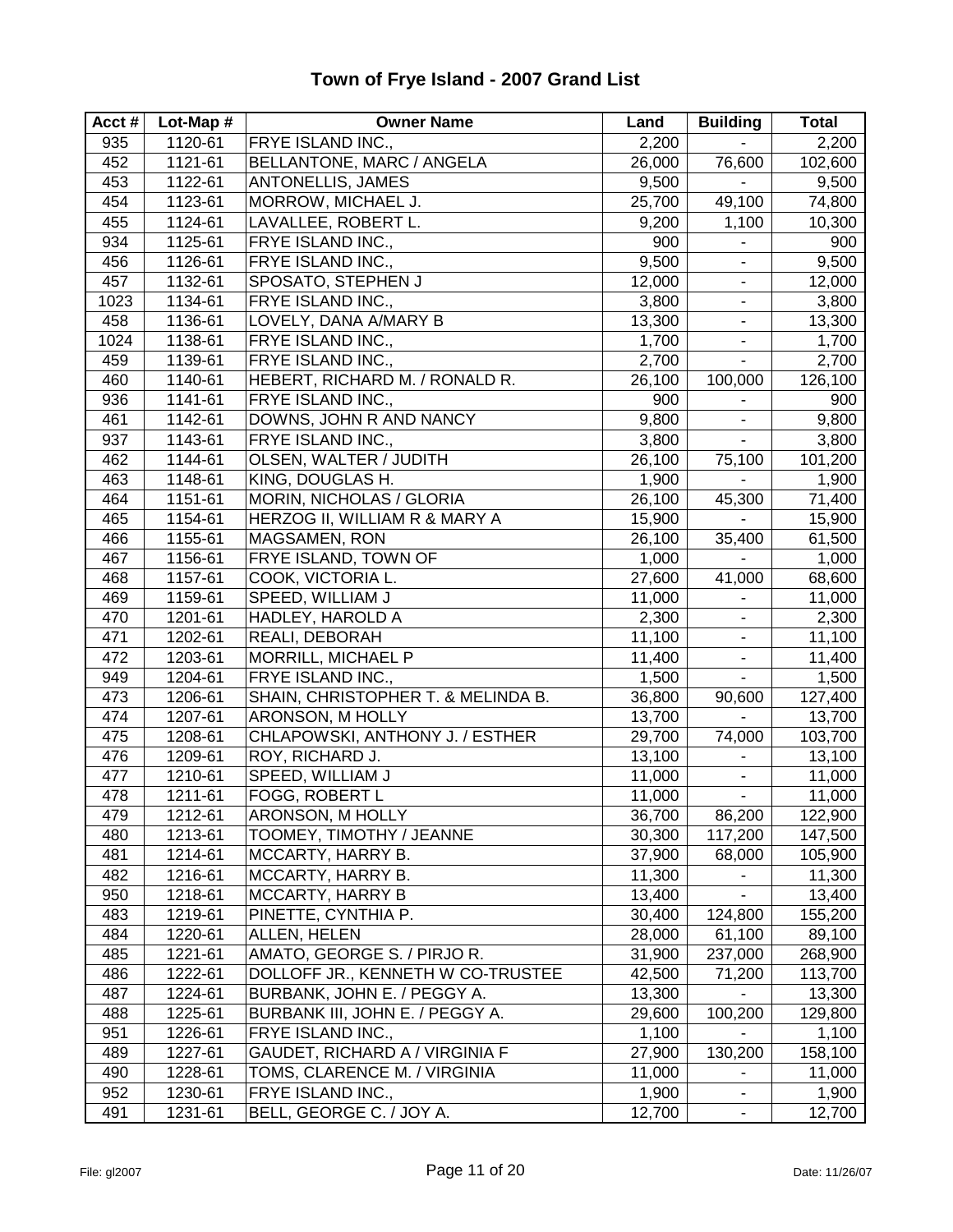| Acct# | Lot-Map # | <b>Owner Name</b>                        | Land   | <b>Building</b>          | Total   |
|-------|-----------|------------------------------------------|--------|--------------------------|---------|
| 492   | 1232-61   | FOLEY, THOMAS A.                         | 14,700 | $\blacksquare$           | 14,700  |
| 493   | 1234-61   | HAYDEN, MARK D & COLLEEN M               | 11,800 | $\blacksquare$           | 11,800  |
| 494   | 1235-61   | FLAHIVE, PAUL                            | 28,300 | 102,600                  | 130,900 |
| 953   | 1240-61   | FRYE ISLAND INC.,                        | 2,800  | $\blacksquare$           | 2,800   |
| 495   | 1241-61   | O'REGAN, KEVIN M & TERRI L               | 13,300 |                          | 13,300  |
| 954   | 1242-61   | FRYE ISLAND INC.,                        | 2,300  | ä,                       | 2,300   |
| 496   | 1245-61   | MCKEE, SCOTT N & ELLEN M                 | 28,900 | 95,500                   | 124,400 |
| 956   | 1246-61   | FRYE ISLAND INC.,                        | 1,100  | $\blacksquare$           | 1,100   |
| 497   | 1247-61   | <b>CUSTER, MARGO</b>                     | 11,800 | $\blacksquare$           | 11,800  |
| 955   | 1248-61   | FRYE ISLAND INC.,                        | 1,600  | $\blacksquare$           | 1,600   |
| 498   | 1249-61   | ROCKWELL, THOMAS P.                      | 11,300 | $\blacksquare$           | 11,300  |
| 957   | 1250-61   | FRYE ISLAND INC.,                        | 1,200  | ۰                        | 1,200   |
| 499   | 1251-61   | FRYE ISLAND, TOWN OF                     | 11,900 | $\overline{\phantom{a}}$ | 11,900  |
| 500   | 1252-61   | HANSEN, ROBERT W.                        | 13,100 | $\blacksquare$           | 13,100  |
| 501   | 1255-61   | COOKE, STEPHEN M./HARRINGTON ROSE        | 9,800  |                          | 9,800   |
| 502   | 1258-61   | LEWIS III, DOUGLAS R/DARBY-SUE           | 28,900 | 70,600                   | 99,500  |
| 958   | 1259-61   | FRYE ISLAND INC.,                        | 1,200  |                          | 1,200   |
| 959   | 1260-61   | FRYE ISLAND INC.,                        | 1,200  | $\blacksquare$           | 1,200   |
| 503   | 1261-61   | NOONAN, THOMAS / JANE                    | 11,200 | $\blacksquare$           | 11,200  |
| 960   | 1264-61   | FRYE ISLAND INC.,                        | 2,300  | $\blacksquare$           | 2,300   |
| 961   | 1266-61   | FRYE ISLAND INC.,                        | 1,600  | $\blacksquare$           | 1,600   |
| 504   | 1268-62   | HAYNES, MARK & RUTH                      | 28,700 | 88,600                   | 117,300 |
| 505   | 1269-62   | NOREN, CARL W & PATRICIA                 | 28,900 | 68,100                   | 97,000  |
| 962   | 1270-62   | FRYE ISLAND INC.,                        | 2,300  |                          | 2,300   |
| 506   | 1273-62   | MARKOS, PETER J.                         | 28,200 | 143,800                  | 172,000 |
| 507   | 1274-62   | BISHOP, DEBORAH & SAINT MARTIN BETH M    | 10,900 | $\blacksquare$           | 10,900  |
| 508   | 1275-62   | BISHOP, JOSEPH R & DEBORAH M             | 28,100 | 119,800                  | 147,900 |
| 509   | 1276-62   | VON HUSEN, JOHN/SALLY FORD VON HUSEN     | 11,500 | 32,300                   | 43,800  |
| 510   | 1278-61   | RAY, STEPHEN / MARIA                     | 12,900 | $\blacksquare$           | 12,900  |
| 1029  | 1279-62   | FRYE ISLAND INC.,                        | 600    | $\blacksquare$           | 600     |
| 963   | 1280-61   | FRYE ISLAND INC.,                        | 3,400  | ä,                       | 3,400   |
| 511   | 1283-61   | MICUE III, JOHN                          | 28,700 | 103,100                  | 131,800 |
| 512   | 1284-61   | WILLIAMS, JAMES/RALPH ALAN               | 29,200 | 85,000                   | 114,200 |
| 513   | 1286-61   | BISHOP, THOMAS J. / NANCY L.             | 28,500 | 73,300                   | 101,800 |
| 514   | 1287-61   | SPEED, WILLIAM J                         | 12,300 | ٠                        | 12,300  |
| 515   | 1288-61   | FOLEY, THOMAS A. / KAREN M.              | 12,100 |                          | 12,100  |
| 516   | 1289-61   | FOLEY, KAREN M.                          | 28,300 | 47,200                   | 75,500  |
| 517   | 1291-61   | WALKER, JAMES L. / JEANNE E.             | 28,100 | 155,800                  | 183,900 |
| 518   | 1292-61   | CANTY, THOMAS J.                         | 29,100 | 108,100                  | 137,200 |
| 519   | 1293-61   | FLAHIVE, CHARLES W SR & GLORIA C         | 11,600 |                          | 11,600  |
| 520   | 1294-61   | LEVESQUE, LAWRENCE A.                    | 25,200 | 83,800                   | 109,000 |
| 521   | 1301-62   | FRYE ISLAND INC.,                        | 28,300 |                          | 28,300  |
| 522   | 1302-62   | TABRIS, MICHAEL D./LINDA & ROSENTHAL DAV | 29,000 | 103,300                  | 132,300 |
| 1007  | 1303-62   | FRYE ISLAND INC.,                        | 1,200  |                          | 1,200   |
| 523   | 1304-62   | GILMAN, KIMBERLY                         | 11,200 | $\mathbf{r}$             | 11,200  |
| 524   | 1305-62   | ZEA, ALISON                              | 28,200 | 95,800                   | 124,000 |
| 841   | 1307-62   | ZEA, ALISON                              | 15,400 |                          | 15,400  |
| 526   | 1308-62   | KELLEY, JAMES J & JENNIFER               | 28,900 | 63,000                   | 91,900  |
| 527   | 1309-62   | KEUP, WILLIAM K. / NANCY A.              | 29,700 | 78,700                   | 108,400 |
| 528   | 1310-62   | SULLIVAN, MARK W                         | 12,100 | 9,900                    | 22,000  |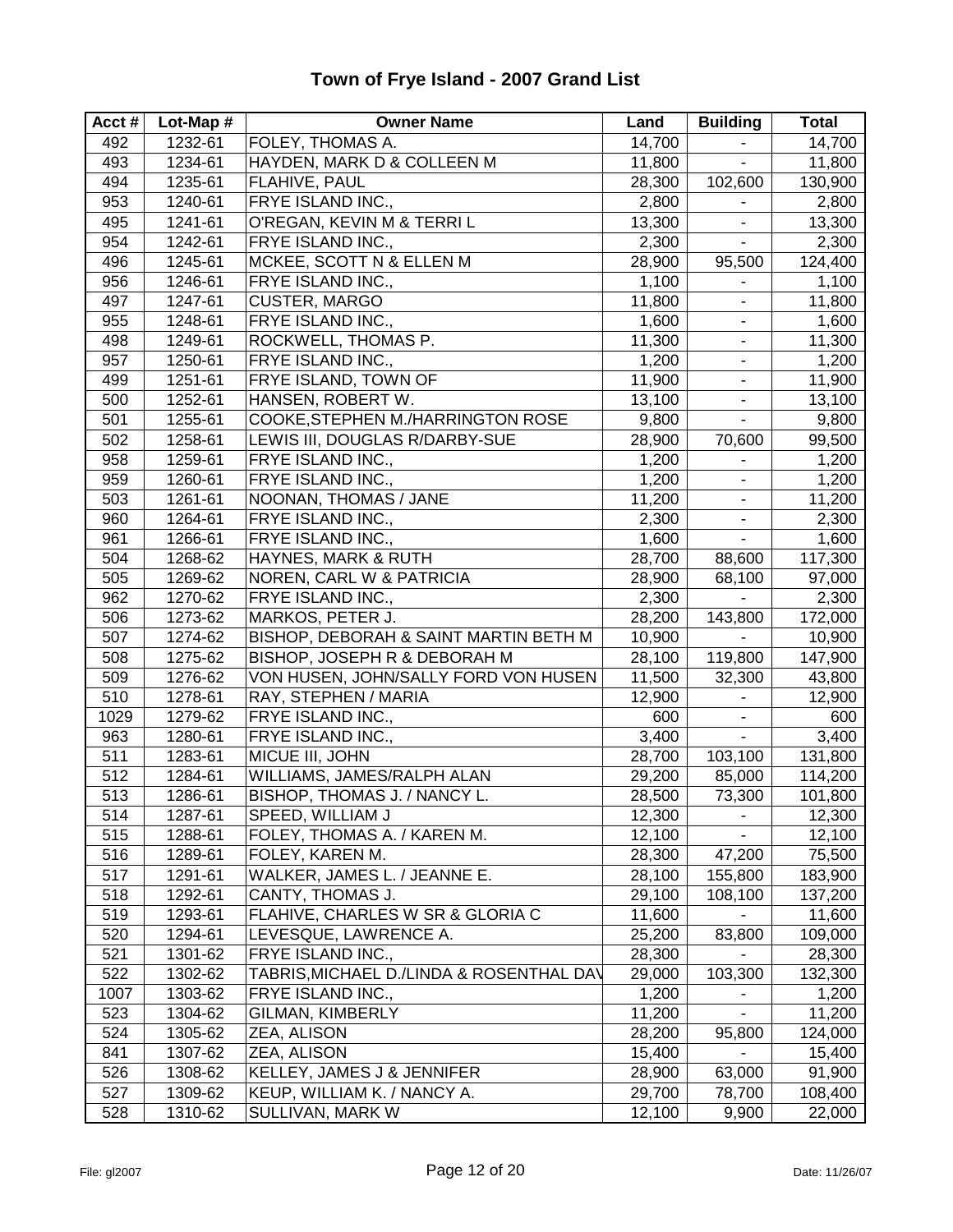| Acct $#$ | Lot-Map $#$ | <b>Owner Name</b>                       | Land   | <b>Building</b>              | <b>Total</b> |
|----------|-------------|-----------------------------------------|--------|------------------------------|--------------|
| 529      | 1311-62     | <b>COSTA, STEPHEN A &amp; SHANNON M</b> | 12,400 | $\blacksquare$               | 12,400       |
| 842      | 1312-62     | SAVOIE, MARK AND CHRISTINE              | 15,800 | ٠                            | 15,800       |
| 1008     | 1314-62     | FRYE ISLAND INC.,                       | 1,200  | ä,                           | 1,200        |
| 530      | 1315-62     | MARTINEZ, DANIEL J/MELISSA E            | 28,000 | 136,300                      | 164,300      |
| 531      | 1316-62     | REALI, JAMES V & DEBORAH A              | 26,200 | 107,100                      | 133,300      |
| 532      | 1317-62     | REALI, DEBORAH A.                       | 11,800 |                              | 11,800       |
| 533      | 1318-62     | DIMOND, WILLIAM C.                      | 11,900 | -                            | 11,900       |
| 534      | 1319-62     | REALI, VINCENZO JAMES                   | 11,400 | $\blacksquare$               | 11,400       |
| 535      | 1320-62     | ASLANIAN, GREGORY/JANET                 | 11,800 | $\blacksquare$               | 11,800       |
| 536      | 1321-62     | PEDERSEN, DONNA E. & ASLANIAN GREG      | 29,800 | 89,800                       | 119,600      |
| 1013     | 1322-62     | FRYE ISLAND INC.,                       | 1,700  |                              | 1,700        |
| 537      | 1323-62     | LEVESQUE, JOANN                         | 11,400 | ä,                           | 11,400       |
| 538      | 1324-62     | SAMPSON, JOHN H. / JOANNE               | 29,400 | 80,400                       | 109,800      |
| 539      | 1325-62     | OHANESIAN, CHARLOTTE                    | 11,100 |                              | 11,100       |
| 844      | 1326-62     | TROY, LISA & QUINN JAMES                | 11,700 | $\qquad \qquad \blacksquare$ | 11,700       |
| 540      | 1327-62     | CARON, HEIDI / DAVID                    | 11,200 | $\blacksquare$               | 11,200       |
| 541      | 1328-62     | HEMMERLING, DAVID H & CORNO MEGIN L     | 33,000 | 123,900                      | 156,900      |
| 543      | 1331-62     | <b>OSBORN, ERNEST C &amp; KAREN</b>     | 15,100 | ä,                           | 15,100       |
| 544      | 1332-62     | SOLIMINI, VITO J. / MAUREEN             | 11,900 | ä,                           | 11,900       |
| 545      | 1333-62     | SOLIMINI, VITO J. / MAUREEN A.          | 28,900 | 166,200                      | 195,100      |
| 1010     | 1334-62     | FRYE ISLAND INC.,                       | 1,100  | $\blacksquare$               | 1,100        |
| 546      | 1335-62     | DEPIETRO, JOSEPH & RENEE                | 28,800 | 166,500                      | 195,300      |
| 547      | 1336-62     | BARKER, MARCY L & MORRILL MICHAEL P     | 28,600 | 95,700                       | 124,300      |
| 548      | 1337-62     | THURSTON, ROBERT E. / SHARON P.         | 27,700 | 80,200                       | 107,900      |
| 1011     | 1340-62     | FRYE ISLAND INC.,                       | 3,200  | $\blacksquare$               | 3,200        |
| 1012     | 1345-62     | FRYE ISLAND INC.,                       | 6,400  | $\blacksquare$               | 6,400        |
| 549      | 1346-62     | SANSONE, AGNES E & LEONARD NEIL H       | 28,400 | 138,400                      | 166,800      |
| 550      | 1347-62     | BOYD, KEVIN E. & ELIZABETH D.           | 16,000 | 33,200                       | 49,200       |
| 551      | 1350-62     | MESERVE, ALLEN L/DENISE M               | 28,100 | 147,000                      | 175,100      |
| 1014     | 1352-62     | FRYE ISLAND INC.,                       | 1,500  |                              | 1,500        |
| 552      | 1353-62     | RUBY, ANDREW M. & OSBORN PAUL J.        | 32,500 | 99,500                       | 132,000      |
| 553      | 1355-62     | COLLIGAN, JOAN MARIE & DONALD S         | 13,700 |                              | 13,700       |
| 1059     | 1356-62     | MUSOROFITI, CORY J. / ERIN E.           | 13,200 | $\blacksquare$               | 13,200       |
| 554      | 1357-62     | TREACY, JAMES F. /JEAN C.               | 12,000 | 78,400                       | 90,400       |
| 1015     | 1358-62     | FRYE ISLAND INC.,                       | 1,600  | $\blacksquare$               | 1,600        |
| 555      | 1360-62     | DUPONT, GEORGE / PAM                    | 28,700 | 145,000                      | 173,700      |
| 556      | 1361-62     | FRYE ISLAND INC.,                       | 1,300  |                              | 1,300        |
| 1030     | 1380-62     | FRYE ISLAND, TOWN OF                    | 8,000  |                              | 8,000        |
| 557      | 1381-62     | BRALEY, WILLIAM / CHARLEEN              | 38,500 | 115,100                      | 153,600      |
| 558      | 1382-62     | DAVISON, GLENN & SARAH                  | 36,900 | 78,200                       | 115,100      |
| 946      | 1383-62     | FRYE ISLAND INC.,                       | 1,300  |                              | 1,300        |
| 559      | 1384-62     | HINGSTON, WAYNE R & KATHERYN W          | 30,400 | 19,000                       | 49,400       |
| 797      | 1385-62     | KANNIARD, RANDY / KATHY                 | 14,100 | ÷.                           | 14,100       |
| 945      | 1386-62     | FRYE ISLAND INC.,                       | 2,300  |                              | 2,300        |
| 560      | 1389-62     | THOMAS, WILLIAM / GRACE                 | 9,900  |                              | 9,900        |
| 561      | 1390-62     | SULLIVAN, MARK W                        | 12,000 |                              | 12,000       |
| 562      | 1391-62     | VOLTZ, TODD D & DEBRA L                 | 28,500 | 107,400                      | 135,900      |
| 944      | 1392-62     | FRYE ISLAND INC.,                       | 1,200  |                              | 1,200        |
| 943      | 1393-62     | FRYE ISLAND INC.,                       | 1,300  |                              | 1,300        |
| 563      | 1394-62     | SCHRAFFT, PETER R / KRISTEN A           | 29,700 | 61,600                       | 91,300       |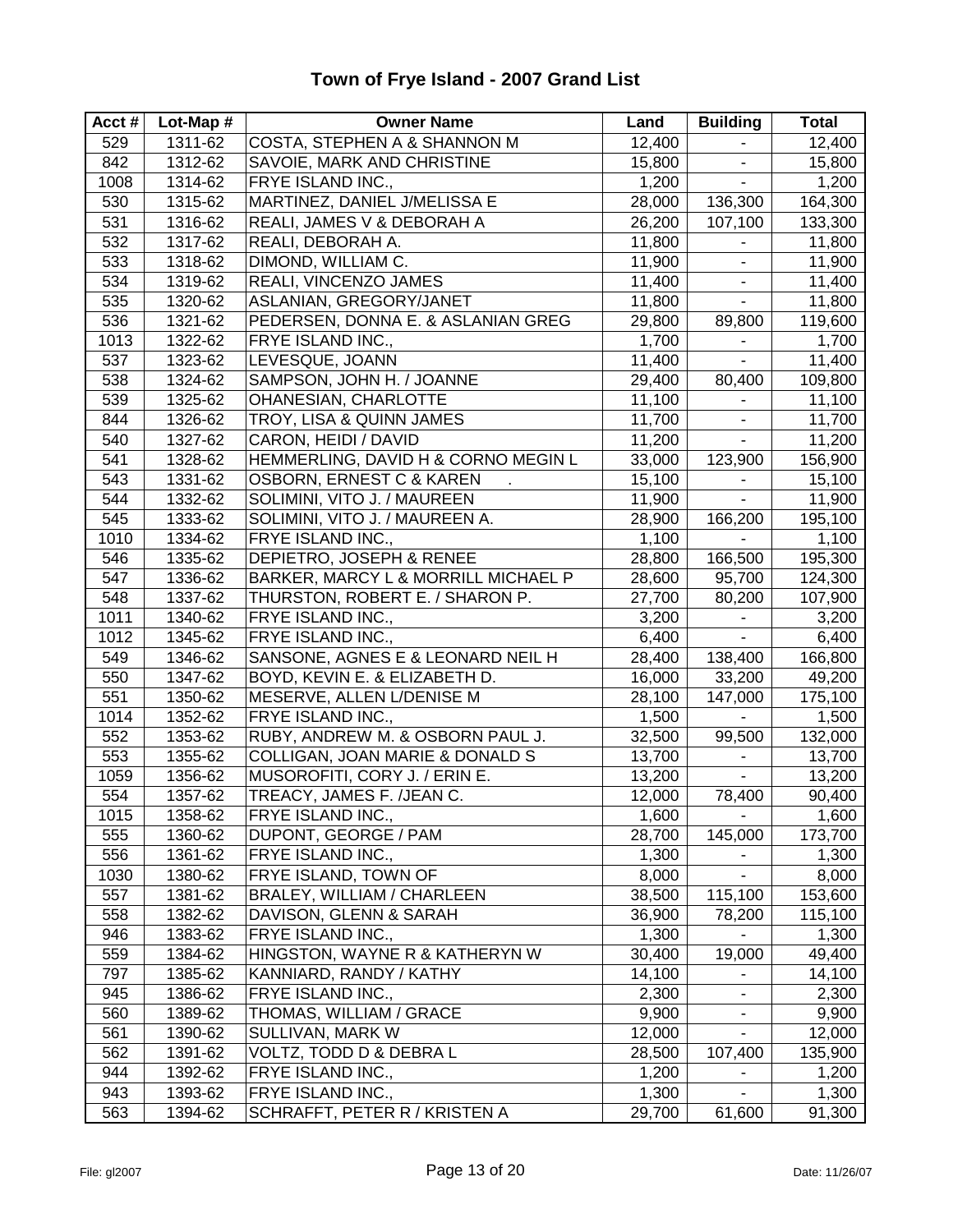#### **Acct # Lot-Map # Owner Name Land Building Total** 942 1395-62 FRYE ISLAND INC., 1,400 - 1,400 564 1396-62 TAYLOR, GEORGE L. / FRANCES 30,800 89,700 120,500 565 1397-62 ANDERSON, JAMES W./YVETTE L. 30,000 115,600 145,600 566 1398-62 HELBICK, KIM B 12,600 - 1398-62 1500 HELBICK, KIM B 941 1400-62 FRYE ISLAND INC., 1,600 - 1,600 567 1401-62 Town of Frye Island. 12,800 12,800 - 12,800 940 1402-62 FRYE ISLAND INC., 1,400 1,400 - 1,400 568 1403-62 MACKEY, GEORGE F. / SANDRA A. 29,500 77,600 107,100 569 1404-62 RICHMOND, JAMES M. / SUSAN 12,700 - 13,700 570 | 1405-62 | ZITOLI, GERARD & SAVOIE NANCY M. | 30,600 | 109,700 | 140,300 571 1406-62 EZZIO, TRACIE G. 28,000 124,500 152,500 572 1407-62 ORLOV, ROBERT / LAURIE M 37,000 114,600 151,600 573 | 1408-62 | DINANNO, RICHARD J. | 12,500 | 12,500 | 12,500 574 1409-62 MARCIONEK, DAVID J. / DEBORAH M. 28,200 36,000 64,200 575 | 1410-62 | HADLEY, HAROLD A 11,300 | 11,300 | 11,300 576 | 1411-62 | CUSHMAN, ROBERT A. & MARGARET F. | 3,300 | - | 3,300 577 | 1412-62 |LEVASSEUR, DICK | 1,800 | 1,800 | 1,800 | 1,800 | 1017 | 1500-61 | FRYE ISLAND, TOWN OF  $\vert$  32,000 | - | 32,000 967 1506-61 FRYE ISLAND, TOWN OF 2,200 - 2,200 964 1514-62 FRYE ISLAND, TOWN OF 2,100 2,100 578 1522-62 TARA LENHARTH 12,300 - 12,300 579 1523-61 LENHARTH, WILLIAM AND TARA 11,900 - 11,900 580 1524-61 KARWON, WALTER A & MELINDA S. 32,600 43,300 75,900 581 1526-61 KARWON, WALTER A & MELINDA S. 11,900 - 11,900 582 1528-61 KARWON, WALTER A & MELINDA S. 11,300 - 1528-61 11,300 583 | 1529-61 | KARWON, WALTER A & MELINDA S. | 15,200 | - | 15,200 584 1535-61 DAIGLE, STEPHEN J. / ARLENE 27,600 119,200 146,800 965 1540-61 FRYE ISLAND, TOWN OF 4,000 - 4,000 585 1545-61 PENDER, BERNARD A & ANN MARIE 2,800 - 2,800 966 | 1550-61 | FRYE ISLAND, TOWN OF  $\qquad \qquad$  2,800 |  $\qquad \qquad$  2,800 586 | 1552-61 | MITCHELL, HAROLD I. | 11,000 | | 11,000 587 | 1553-61 | JOYCE, DENISE M & JAMES & JOSEPH F | 27,600 | 72,000 | 99,600 588 1554-61 ILICH, ROBERT 29,100 123,000 152,100 589 1555-61 LEAVITT, JAMES A. 12,300 - 12,300 590 1600-62 HIGGINS, THOMAS M. 22,000 1,800 33,800 968 1601-62 FRYE ISLAND INC., 16,500 - 16,500 591 1603-62 MELANSON, DONNA L R & RONALD 143,000 108,600 251,600 592 1604-62 CASAZZA, JAMES/SHAREN 215,400 118,900 334,300 848 | 1606-62 CASAZZA, JAMES & SHAREN - -969 | 1610-62 | FRYE ISLAND, TOWN OF  $\vert$  28,500 | 28,500 | 28,500 1062 1613-62 FRYE ISLAND INC., 12,000 12,000 - 12,000 593 1615-62 WALL, EDWARD F & JULIA M LEc/oDavid Wall 179,600 99,500 279,100 970 1618-62 FRYE ISLAND INC., 88,200 - 88,200 595 1620-62 HUNT, ROBERT A. & MARY C./HUNT REA 164,600 91,500 256,100 596 1621-62 OSBORN, PAUL J. / LORI F. 122,000 - 122,000 597 1622-62 NILES, JAY R. / MARY ANN 138,600 79,500 218,100 598 1623-62 MOLLOY, HAROLD J. / KATHLEEN G. 140,600 74,500 215,100 599 1624-62 KAPLAN, RICHARD N. / DENISE HORNE 140,600 178,000 318,600 600 1625-62 WRIGHT, ANDREW / CYNTHIA A. TTEES 147,800 174,700 322,500 601 1626-62 GORDON, JAMES W. 145,800 229,600 375,400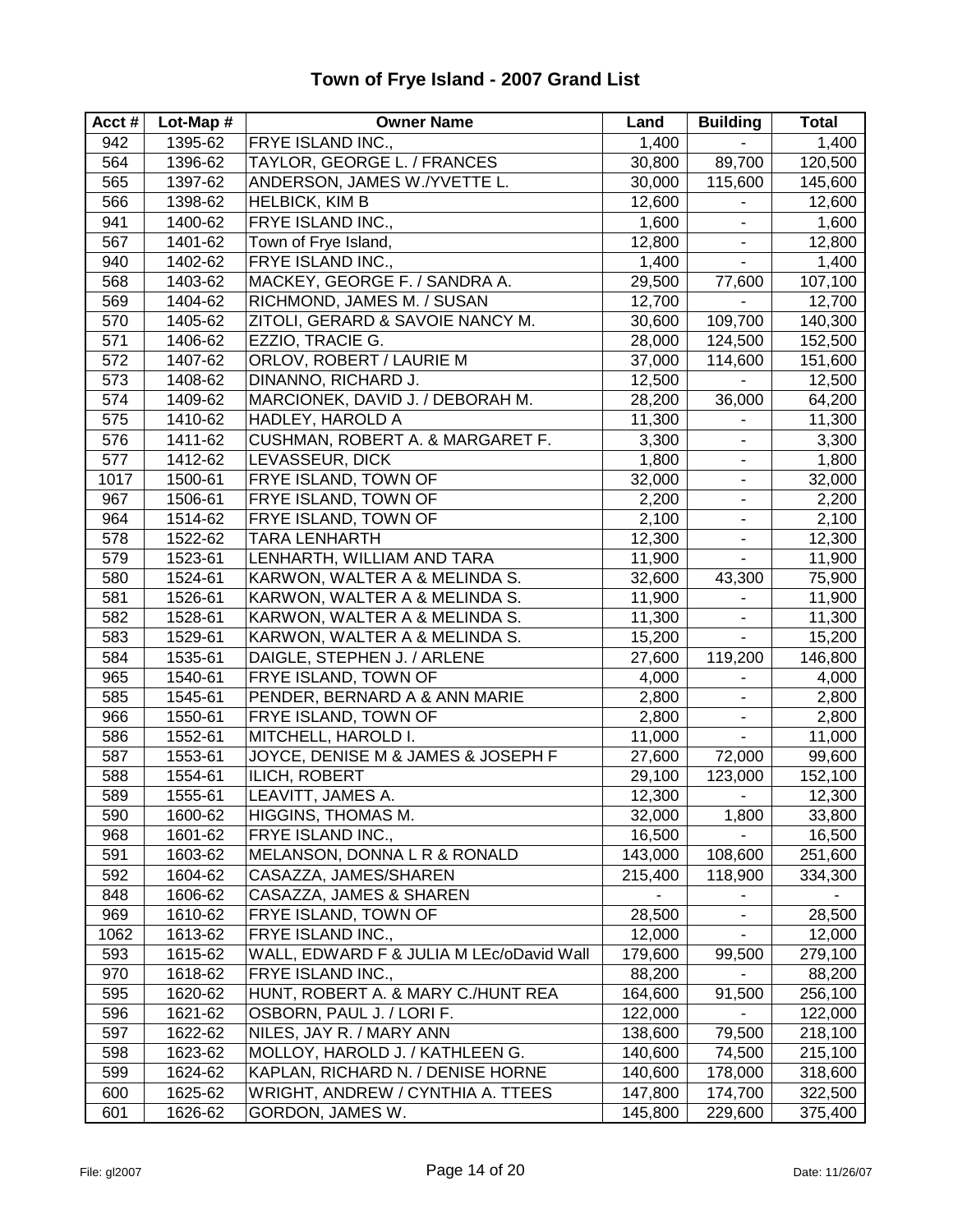#### **Acct # Lot-Map # Owner Name Land Building Total** 602 1627-62 TSOPANIDES, RENA 130,000 - 130,000 603 1628-62 DEMARCO, RICHARD K. / NANCY H. 156,600 120,000 276,600 604 1629-62 MONTVILLE, LEIGH J. / DIANE 158,400 51,300 209,700 605 1630-62 DONOHUE, GARY M. / DIANE R. 147,400 120,300 267,700 606 1631-62 HANNAH, BARBARA M./ Trustee 144,200 107,300 251,500 607 | 1632-62 | HANCHETT, KENNETH E. 142,600 | 114,200 | 256,800 608 1633-62 POTTS, KATHLEEN A / JOSEPH J 148,200 124,800 273,000 609 | 1634-62 | ARONSON, BARBARA S. 147,000 | 151,400 | 298,400 610 1635-62 BEAR, ADAM J. / MARYANNE 148,200 102,000 250,200 611 | 1636-62 | HOOPER, ALLEN L. / SHERRY A. | 148,600 | 92,600 | 241,200 612 1637-62 STEISS, JAMES E. / HOLLY A. 148,600 54,200 202,800 613 | 1638-62 | GORRA, FERRIS G. TRUSTEE | 151,000 | 76,500 | 227,500 614 | 1639-61 | PRIESTLEY, LORNA B. FAMILY TRUST | 148,600 | 55,800 | 204,400 615 | 1640-61 | SIMPSON, EDWIN / GRAYCE | 145,800 | 146,600 | 292,400 616 | 1641-61 |LENEHAN, GARY / JANICE | 141,000 | 141,000 | 282,000 | 282,000 971 1642-61 FRYE ISLAND INC., 16,000 - 16,000 972 | 1646-61 | FRYE ISLAND INC., | 17,400 | 17,400 | 17,400 | 17,400 617 1648-61 HYVONEN, EERO J. 47,600 - 47,600 618 1649-61 MAZZOLA, MIKE / KIRSI 196,600 122,700 319,300 620 1651-61 KOKARAS JR., PETER A. / JUNE L. TTEES 148,600 70,400 219,000 621 1652-61 DABRITZ, KARL / KAREN 152,600 191,800 344,400 801 1653-61 SEAWARD JR., DANIEL O / LINDA P 172,000 - 172,000 622 1655-61 BOVAIRD, NEILL L. / JADWIGA M. 136,600 132,500 269,100 974 1656-61 CRIVELLARO, CHARLES P./ANN E. TTEES 12,500 - 13,500 623 1657-61 CRIVELLARO, CHARLES P. & ANN E./TH 152,900 100,600 253,500 806 | 1659-61 | FRYE ISLAND TOWN OF, 127,200 | 127,200 | 127,200 975 | 1660-61 | FRYE ISLAND INC.,  $\begin{array}{|c|c|c|c|c|c|c|c|c|} \hline 40,000 & - & 40,000 \hline \end{array}$ 624 1667-61 THIBODEAU, MICHAEL 152,600 56,300 208,900 625 1668-61 ELINOFF, WILLIAM C / JANICE L 152,600 158,400 311,000 626 1669-61 ELINOFF, JANICE L. 134,000 - 134,000 976 | 1670-61 | FRYE ISLAND INC., | 13,000 | 13,000 | 13,000 | 13,000 627 | 1671-61 | WEISE, E.F. CHRISTIAN | 144,600 | 100,600 | 245,200 628 | 1672-61 | WEISE, E.F. CHRISTIAN / MARIANNE | 130,400 | - | 130,400 629 1673-61 ANSON, KENT F & ELIZABETH M 144,600 158,600 303,200 630 | 1674-61 |ANSON, KENT F 122,400 | 11,500 | 133,900 977 1675-61 FRYE ISLAND INC., 13,400 - 13,400 631 | 1676-61 | DEMING, ROBERT N. / MARY A. | 141,800 | 119,500 | 261,300 632 | 1677-61 | SCHUTZ, JOHN E. / CAROL A. | 148,600 | 117,600 | 266,200 633 | 1678-61 |OHANESIAN, KRISTI | 175,600 | 174,300 | 349,900 634 | 1679-61 |LEMIEUX, GERARD | 164,200 | 92,900 | 257,100 635 1680-61 OSSI, MICHAEL J. / JACQUELINE W. 150,600 138,700 289,300 636 1681-61 JOHNSON, EDWARD P. / KAREN M. 141,800 93,300 235,100 637 | 1682-61 | BOURQUE, PAUL L. / RUTH A. | 157,000 | 145,600 | 302,600 638 | 1683-61 | WILSON JR., MALCOLM / NELLIE | 141,200 | 57,800 | 199,000 639 1684-61 SULLIVAN, MARK 30,400 - 30,400 640 1685-61 WEIDNER, WILLIAM A. 12,500 - 12,500 982 1686-60 FRYE ISLAND INC., 20,600 - 20,600 641 | 1689-60 | TALMADGE, PATRICIA A 139,200 | 139,200 | 139,200 | 139,200 642 1690-60 TALMADGE, PAUL C. & PATRICIA A. 164,600 108,900 273,500 900 1692-60 FRYE ISLAND INC., 16,800 16,800 - 16,800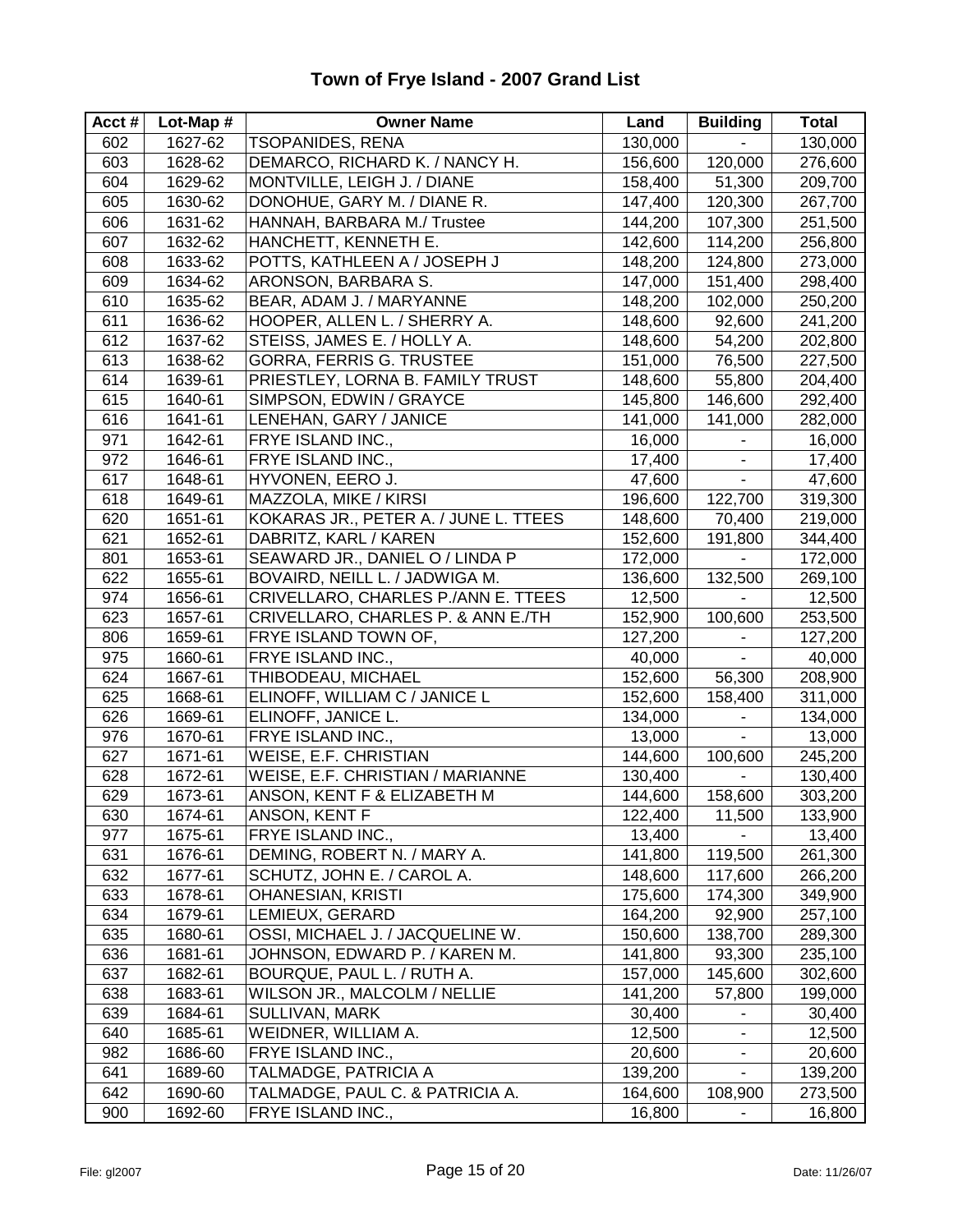| Acct# | Lot-Map # | <b>Owner Name</b>                        | Land    | <b>Building</b>              | Total   |
|-------|-----------|------------------------------------------|---------|------------------------------|---------|
| 849   | 1694-60   | <b>GARDINI, LAWRENCE E / JAYNE E</b>     | 185,200 | 64,100                       | 249,300 |
| 644   | 1695-60   | GARDINI, LAWRENCE E. / JAYNE E.          | 16,800  | 24,200                       | 41,000  |
| 901   | 1696-60   | FRYE ISLAND, TOWN OF                     | 1,600   | $\blacksquare$               | 1,600   |
| 645   | 1697-60   | YULE, LANCE S.                           | 11,200  |                              | 11,200  |
| 646   | 1698-60   | PHILBRICK, WESLEY A/NELSA W              | 33,400  | 86,100                       | 119,500 |
| 647   | 1699-60   | RUCCI, JACQUELINE M.                     | 12,700  | $\blacksquare$               | 12,700  |
| 983   | 1700-61   | FRYE ISLAND INC.,                        | 3,700   | ۰                            | 3,700   |
| 984   | 1706-61   | FRYE ISLAND INC.,                        | 1,500   | $\blacksquare$               | 1,500   |
| 648   | 1708-61   | <b>WILLETTE, ROBERT</b>                  | 12,300  | $\blacksquare$               | 12,300  |
| 649   | 1711-61   | KETT, JOHN B. / THERESA M.               | 32,400  | 118,500                      | 150,900 |
| 650   | 1712-61   | Town of Frye Island,                     | 12,900  |                              | 12,900  |
| 651   | 1713-61   | SANVILLE, CHARLES J                      | 13,000  | ÷,                           | 13,000  |
| 985   | 1716-61   | FRYE ISLAND INC.,                        | 3,200   | ۰                            | 3,200   |
| 652   | 1719-61   | <b>HIGGINS, THOMAS M</b>                 | 14,100  | $\blacksquare$               | 14,100  |
| 986   | 1720-61   | HIGGINS, THOMAS M                        | 1,900   | ۰                            | 1,900   |
| 987   | 1723-61   | FRYE ISLAND INC.,                        | 1,200   | $\blacksquare$               | 1,200   |
| 653   | 1724-61   | MURPHY, PAUL / ANN MARIE                 | 15,100  | $\blacksquare$               | 15,100  |
| 988   | 1725-61   | FRYE ISLAND INC.,                        | 1,700   | $\blacksquare$               | 1,700   |
| 654   | 1726-61   | <b>WALBOURNE, MARY</b>                   | 12,700  | $\blacksquare$               | 12,700  |
| 655   | 1727-62   | QUIST, BERTIL G. / CAROL D.              | 29,600  | 64,500                       | 94,100  |
| 656   | 1729-62   | TALVY, PETER R./NANCY L.                 | 29,600  | 55,600                       | 85,200  |
| 657   | 1730-62   | HANSEN, ROBERT W.                        | 12,700  | $\blacksquare$               | 12,700  |
| 658   | 1731-62   | CHARRETTE, EDMOND                        | 12,800  | $\overline{\phantom{a}}$     | 12,800  |
| 659   | 1732-62   | SPEED, WILLIAM J.                        | 13,000  | $\blacksquare$               | 13,000  |
| 660   | 1733-62   | BARRINGER, JOHN E. / CATHERINE M.        | 30,400  | 122,900                      | 153,300 |
| 661   | 1734-62   | BALDWIN, DAVID H.                        | 19,600  | $\blacksquare$               | 19,600  |
| 662   | 1736-62   | MAZZOLA, MICHAEL S & KIRSI S             | 31,300  | 66,500                       | 97,800  |
| 663   | 1737-62   | LYONS, LORRAINE A.                       | 30,900  | 39,000                       | 69,900  |
| 664   | 1738-62   | LYONS, PAUL J.                           | 30,200  | 178,700                      | 208,900 |
| 666   | 1740-62   | AMBROZAVITCH, PETER W./SUSAN M.          | 35,900  | 102,800                      | 138,700 |
| 667   | 1741-62   | SOLIMINI, VITO                           | 17,000  | $\blacksquare$               | 17,000  |
| 668   | 1745-62   | HOLGERSEN, STEVEN                        | 12,900  | ۰                            | 12,900  |
| 669   | 1746-62   | SULLIVAN, JAMES J. JR.                   | 12,900  | $\blacksquare$               | 12,900  |
| 670   | 1749-62   | LEEMAN, SCOTT V.                         | 30,800  | 48,000                       | 78,800  |
| 672   | 1752-62   | FAULK, HERMAN A. / DORIS C. & MACLEAN EL | 36,400  | 51,900                       | 88,300  |
| 673   | 1753-62   | HIGGINS, THOMAS M.                       | 30,200  | 37,600                       | 67,800  |
| 674   | 1754-62   | MCCRILLIS, ROBERT                        | 13,500  | 1,800                        | 15,300  |
| 675   | 1755-62   | KELLS, KERRY J. & LENORE K.              | 19,000  |                              | 19,000  |
| 676   | 1757-62   | KELLS, KERRY J./LENORE K. TTEES          | 36,400  | 91,000                       | 127,400 |
| 677   | 1758-62   | RICHARDSON, CHERYL                       | 17,100  | $\blacksquare$               | 17,100  |
| 678   | 1759-62   | TABOR, JOHN C / ALLYSON M                | 13,500  | ۰                            | 13,500  |
| 679   | 1760-62   | POWERS, TIMOTHY M. / NANCY A.            | 13,400  |                              | 13,400  |
| 680   | 1761-62   | FLYNN, ROBERT P & PATRICIA A             | 29,800  | 117,400                      | 147,200 |
| 681   | 1762-62   | OHARA II, JAMES F & MICHELE A            | 18,100  |                              | 18,100  |
| 989   | 1764-62   | FRYE ISLAND INC.,                        | 3,000   |                              | 3,000   |
| 682   | 1767-62   | STEVENS III, WILLIAM / LOUISE            | 32,400  | 154,000                      | 186,400 |
| 1057  | 1768-62   | FRYE ISLAND INC.,                        | 1,800   |                              | 1,800   |
| 990   | 1770-62   | MARTELL, ROBIN A                         | 24,800  | $\qquad \qquad \blacksquare$ | 24,800  |
| 683   | 1771-62   | FRYE ISLAND TOWN OF,                     | 11,400  | ۰                            | 11,400  |
| 684   | 1772-62   | <b>BOULANGER, PRISCILLA</b>              | 11,400  | $\blacksquare$               | 11,400  |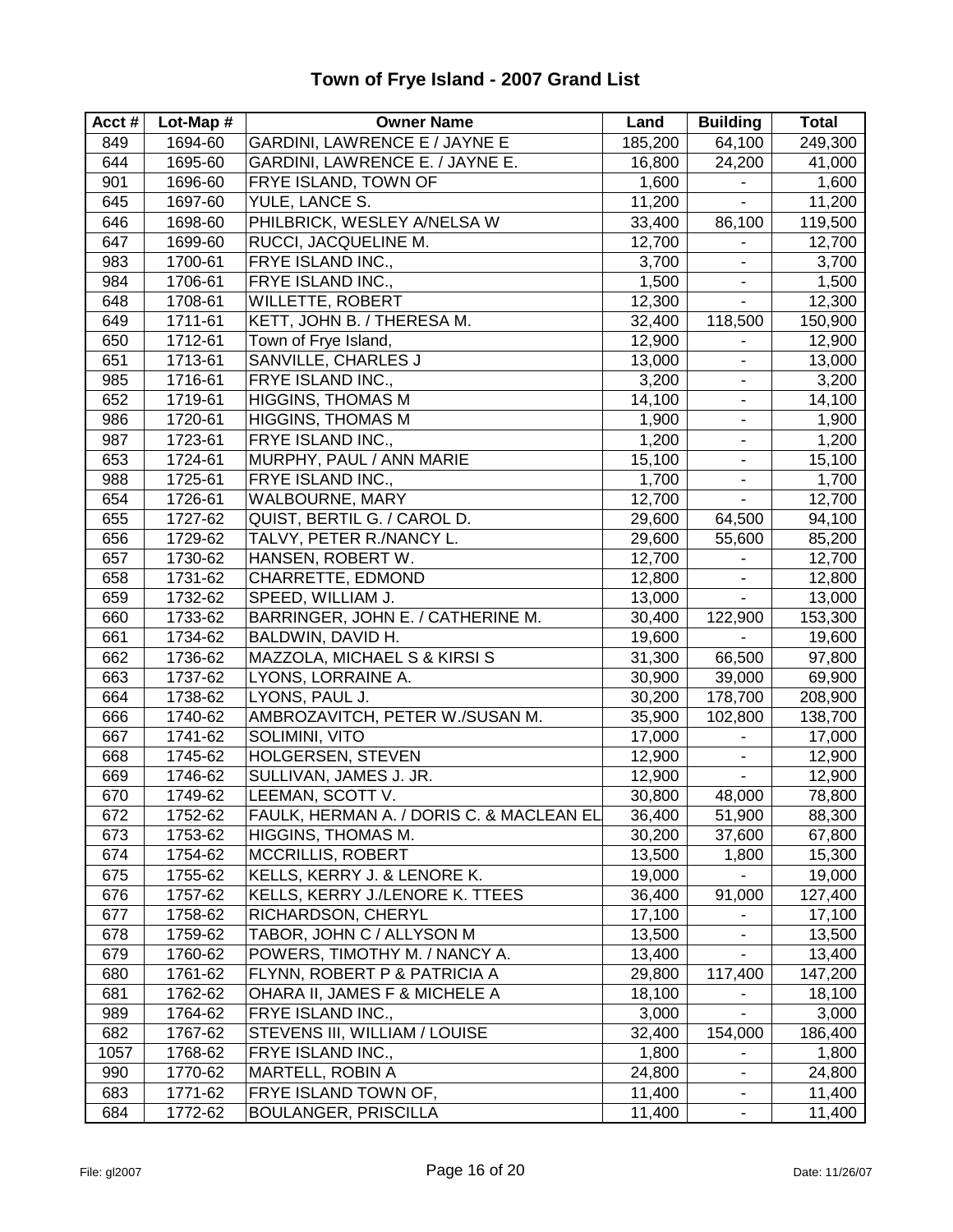#### **Acct # Lot-Map # Owner Name Land Building Total** 991 1773-62 FRYE ISLAND, TOWN OF 1,100 1,100 685 1774-62 CHRISTY, KRISTOPHER M/DIANE M 27,800 146,500 174,300 686 1775-62 DALY,NEIL & PAULA 27,700 100,300 128,000 687 | 1776-62 | DRISCOLL, EUGENE C. & HART ELLEN | 11,400 | - | 11,400 688 1778-62 MESSER SR., DANIEL L. 29,500 42,500 72,000 992 1780-62 FRYE ISLAND INC.. 2000 3.900 - 3.900 689 1786-62 PARASILITI, CLAIRE 2,700 - 2,700 993 1788-62 FRYE ISLAND INC., 1,800 1,800 - 1,800 690 1789-62 BOYD, BRIAN R & BRETT 12,600 - 12,600 691 | 1790-62 | MCKEE, JOHN H. / HELEN H. | 29,400 | 55,500 | 84,900 692 1791-62 NADEAU, SCOTT/JULIE 29,900 110,900 140,800 994 1794-62 FRYE ISLAND INC., 2,800 - 2,800 995 1796-62 FRYE ISLAND, TOWN OF 2,500 - 2,500 693 | 1800-62 |MACOMBER, ROBERT T. | 18,900 | 18,900 | 18,900 996 1802-62 FRYE ISLAND, TOWN OF 2,600 - 2,600 1061 1804-62 FRYE ISLAND INC., 1,800 - 1,800 694 1805-62 FRYE ISLAND INC., 9,500 - 9,500 695 | 1806-62 | OSBORN, PAUL J. / LORI F. | 32,400 | 145,300 | 177,700 696 1807-62 WITTLIFF, DAVID S./CATHERINE N. 32,400 118,000 150,400 697 1808-62 PHILLIP ADAMS REVOCABLE LIVING TRUST 33,700 142,900 176,600 997 1809-62 FRYE ISLAND INC., 1,600 - 1,600 - 1,600 698 1810-62 GORDON, JAMES W 17,000 - 17,000 699 1811-62 DONOHUE, GARY M. / DIANE R. 6,300 1899 1811-62 DONOHUE, GARY M. / DIANE R. 700 1812-62 POTTS, KATHLEEN A. & POTTS JOSEPH 23,500 - 23,500 702 1814-62 RILEY, HEATHER 37,200 41,900 79,100 703 | 1815-62 | PIERTER, MICHAEL M. / SUSAN E. 15,900 | 15,900 | 15,900 704 | 1816-62 |MOSES, JAMES P. 15,900 | 15,900 | 15,900 | 15,900 | 15,900 | 15,900 | 15,900 | 15,900 | 15,900 705 1817-62 SAVAGE, TODD S. & LINDA M. & PRENT 15,900 - 15,900 706 1818-62 CORNUT, CHARLES L. / SHIRLEY E. 15,900 - 15,900 998 1822-61 FRYE ISLAND INC., 6,700 - 6,700 707 1828-61 HYVONEN, EERO J. 28,000 92,500 120,500 708 | 1829-61 | GATELY, WILLIAM / ELAINE | 32,400 | 110,700 | 143,100 709 1831-61 MACDONALD, JANE 32,300 68,400 100,700 710 1832-61 BURGESS, THOMAS A. / JUDITH A. 32,400 81,400 113,800 711 | 1833-61 | PORT HARBOR REALTY LLC, PORT HARBOR R 16,000 | Let 16,000 712 1834-61 FLANNERY, JACQUELINE A. 32,400 61,300 93,700 713 | 1835-61 | BOVAIRD, NEILL L. / JADWIGA M. | 3,200 | | 3,200 1000 | 1836-61 | CRIVELLARO, CHARLES P./ANN E. TTEES | 3,200 | - | 3,200 714 1837-61 BARTLETT JR., JOHN S. / CAMILLE E | 3,200 | - | 3,200 715 | 1838-61 | LOWE, ELAINE | 3,200 | 3,200 | 3,200 | 3,200 | 3,200 | 3,200 | 3,200 | 3,200 | 3,200 | 3,200 | 3,200 | 3,200 | 3,200 | 3,200 | 3,200 | 3,200 | 3,200 | 3,200 | 3,200 | 3,200 | 3,200 | 3,200 | 3,200 | 3,200 | 716 | 1839-61 | LOWE, DAVID C. / ELAINE | 32,400 | 114,800 | 147,200 1001 1842-61 FRYE ISLAND INC., 5,500 - 5,500 717 | 1846-61 | BOYD, ROSEMARIE A. BOYD TRUST-2004 | 15,900 | - | 15,900 718 1847-61 BOYD, JOHN R. BOYD TRUST-2004 37,800 107,800 145,600 1002 1848-61 FRYE ISLAND INC., 1,700 - 1,700 719 1849-61 PELISSIER, RICHARD L TRUSTEE 33,800 139,200 173,000 720 1850-61 HALADUN, WILLIAM G / JOANN D 17,600 - 17,600 1003 1851-61 FRYE ISLAND INC., 1,800 1,800 - 1,800 721 1852-61 HICKS, KENNETH C. 18,500 - 18,500 722 1853-61 T-12 LLC, 35,500 93,000 128,500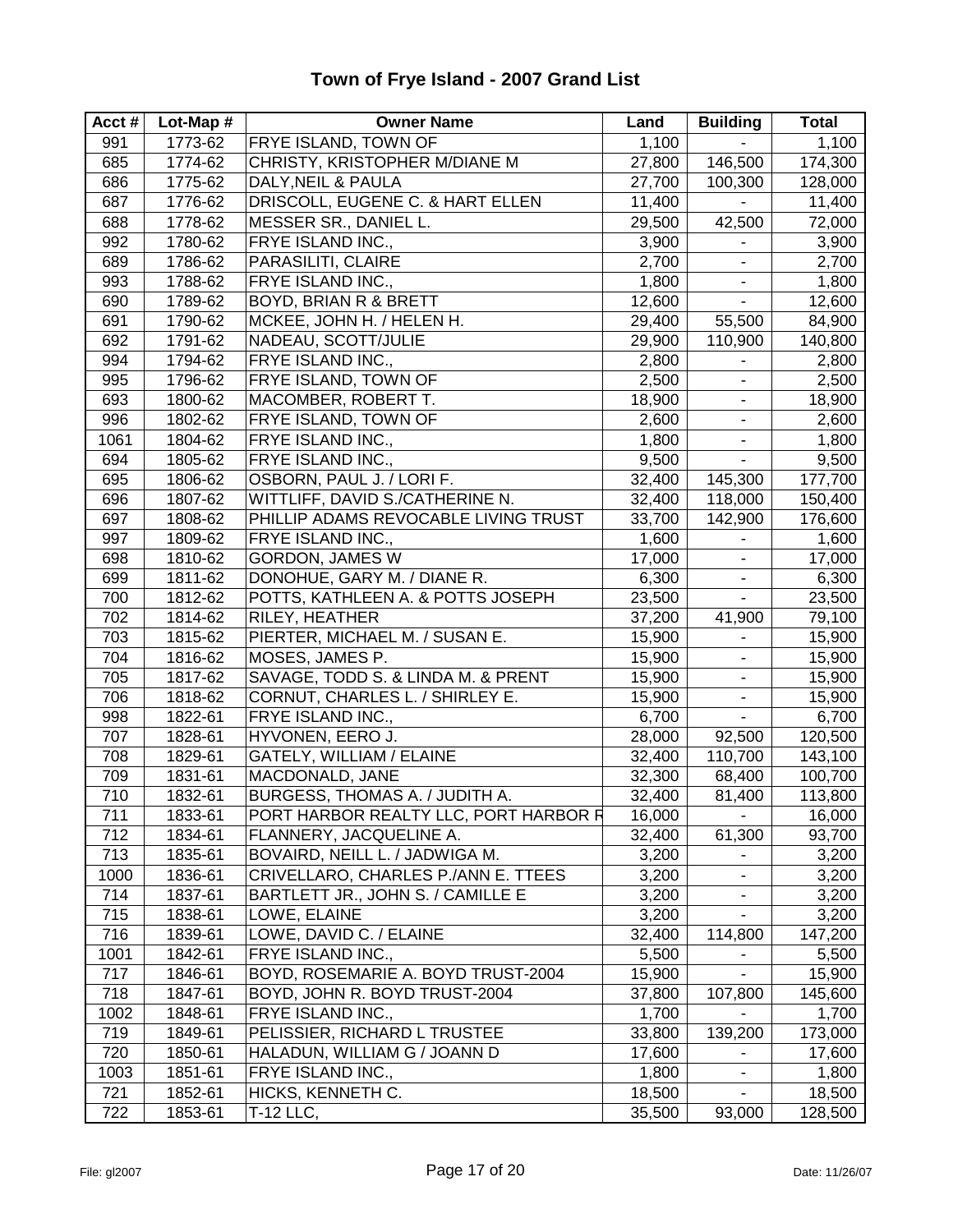| Acct# | Lot-Map # | <b>Owner Name</b>                  | Land    | <b>Building</b>          | <b>Total</b> |
|-------|-----------|------------------------------------|---------|--------------------------|--------------|
| 723   | 1854-61   | T-12 LLC,                          | 25,000  | ۰                        | 25,000       |
| 1004  | 1855-61   | FRYE ISLAND INC.,                  | 2,000   | $\overline{\phantom{a}}$ | 2,000        |
| 724   | 1856-61   | HARRIS, DUNCAN B. / BETH O.        | 19,500  | $\blacksquare$           | 19,500       |
| 725   | 1857-61   | FRYE ISLAND INC.,                  | 7,800   | ä,                       | 7,800        |
| 726   | 1858-61   | SCHUTZ, CAROL A.                   | 35,700  | 117,600                  | 153,300      |
| 11    | 1859-61   | <b>OHANSIAN, KRISTI</b>            | 7,800   |                          | 7,800        |
| 727   | 1860-61   | PIPER, GREGORY W. / ELIZABETH L.   | 17,700  | $\blacksquare$           | 17,700       |
| 978   | 1861-61   | FRYE ISLAND INC.,                  | 1,800   | $\overline{\phantom{a}}$ | 1,800        |
| 728   | 1862-61   | POOLER, ADAM / JACOB / PATRICK     | 17,200  | $\frac{1}{2}$            | 17,200       |
| 729   | 1863-61   | POOLER, ANN MARIE                  | 11,900  | $\blacksquare$           | 11,900       |
| 1005  | 1864-61   | FRYE ISLAND INC.,                  | 8,400   | $\blacksquare$           | 8,400        |
| 812   | 1865-061  | FRYE ISLAND INC.,                  | 7,600   | $\blacksquare$           | 7,600        |
| 730   | 1866-61   | ALEXANDER, FRANCIS E. / SHORT MARY | 28,200  | 138,500                  | 166,700      |
| 979   | 1867-61   | FRYE ISLAND INC.,                  | 1,200   |                          | 1,200        |
| 731   | 1868-61   | FRYE ISLAND TOWN OF,               | 2,300   | $\blacksquare$           | 2,300        |
| 980   | 1870-61   | FRYE ISLAND INC.,                  | 2,300   | $\blacksquare$           | 2,300        |
| 732   | 1872-61   | HOLGERSEN, STEVEN M                | 32,500  | 6,300                    | 38,800       |
| 733   | 1874-61   | SAVOIE, DENISE J.                  | 35,400  | 189,900                  | 225,300      |
| 734   | 1875-61   | COULSEY, RAMONA A.                 | 32,100  | 120,700                  | 152,800      |
| 981   | 1876-61   | SULLIVAN, MARK                     | 15,500  | $\blacksquare$           | 15,500       |
| 810   | 1877-061  | FRYE ISLAND INC.,                  | 1,600   |                          | 1,600        |
| 811   | 1878-061  | FRYE ISLAND INC.,                  | 6,200   | L,                       | 6,200        |
| 735   | 1879-61   | FRYE ISLAND INC.,                  | 1,600   | ۰                        | 1,600        |
| 899   | 1880-60   | FRYE ISLAND INC.,                  | 1,600   | $\blacksquare$           | 1,600        |
| 736   | 1881-60   | BATES, CLIFFORD S & THERESA L      | 32,100  | 166,100                  | 198,200      |
| 898   | 1882-60   | FRYE ISLAND INC.,                  | 2,300   | ۰                        | 2,300        |
| 737   | 1884-60   | SHORTILL, THOMAS F.                | 15,500  | $\blacksquare$           | 15,500       |
| 897   | 1886-60   | FRYE ISLAND, TOWN OF               | 2,500   | $\blacksquare$           | 2,500        |
| 738   | 1887-60   | YULE, LANCE S.                     | 12,400  | 41,800                   | 54,200       |
| 739   | 1888-60   | TORRA, ANTHONY N. / MARY L.        | 28,100  | 142,000                  | 170,100      |
| 740   | 1889-60   | DISALVO, ANDREW J. / CELINE M.     | 28,100  | 115,900                  | 144,000      |
| 741   | 1890-60   | MESSERVEY, AMBROSE H               | 32,400  | 181,900                  | 214,300      |
| 743   | 1892-60   | NOBLE, SHIRLEY                     | 28,400  | 124,000                  | 152,400      |
| 744   | 1896-60   | ROOS, MARTIN F.                    | 12,000  | $\blacksquare$           | 12,000       |
| 896   | 1898-60   | FRYE ISLAND INC.,                  | 2,900   | $\blacksquare$           | 2,900        |
| 745   | 1900-60   | <b>BISHOP, THOMAS &amp; NANCY</b>  | 28,600  | 153,000                  | 181,600      |
| 851   | 1901-61   | BROWN, MICHAEL J / SHARON D        | 34,600  | 140,000                  | 174,600      |
| 746   | 1903-61   | ROCKWELL, THOMAS P.                | 12,000  | $\blacksquare$           | 12,000       |
| 932   | 1904-61   | FRYE ISLAND INC.,                  | 1,900   | L.                       | 1,900        |
| 747   | 1906-61   | REALI, JAMES                       | 28,600  | 7,900                    | 36,500       |
| 748   | 1907-61   | PENDER, BERNARD A/ANN MARIE        | 12,000  | ۰                        | 12,000       |
| 933   | 1908-61   | FRYE ISLAND INC.,                  | 1,400   | $\overline{\phantom{a}}$ | 1,400        |
| 1018  | 1910-61   | FRYE ISLAND INC.,                  | 1,400   | ۰                        | 1,400        |
| 749   | 1911-61   | MACVANE, ERIC J/GINA L             | 12,000  | $\overline{\phantom{a}}$ | 12,000       |
| 1019  | 1914-61   | FRYE ISLAND INC.,                  | 3,900   | $\overline{\phantom{a}}$ | 3,900        |
| 1020  | 1920-61   | FRYE ISLAND INC.,                  | 1,900   |                          | 1,900        |
| 750   | 1921-61   | FRYE ISLAND INC.,                  | 12,400  | ä,                       | 12,400       |
| 751   | 1922-61   | YANICKY, JOHN F. / ALICE R.        | 2,400   |                          | 2,400        |
| 752   | 1923-61   | FRYE ISLAND TOWN OF,               | 605,000 | 109,700                  | 714,700      |
| 852   | 1924-61   | FRYE ISLAND INC.,                  | 1,700   | ٠                        | 1,700        |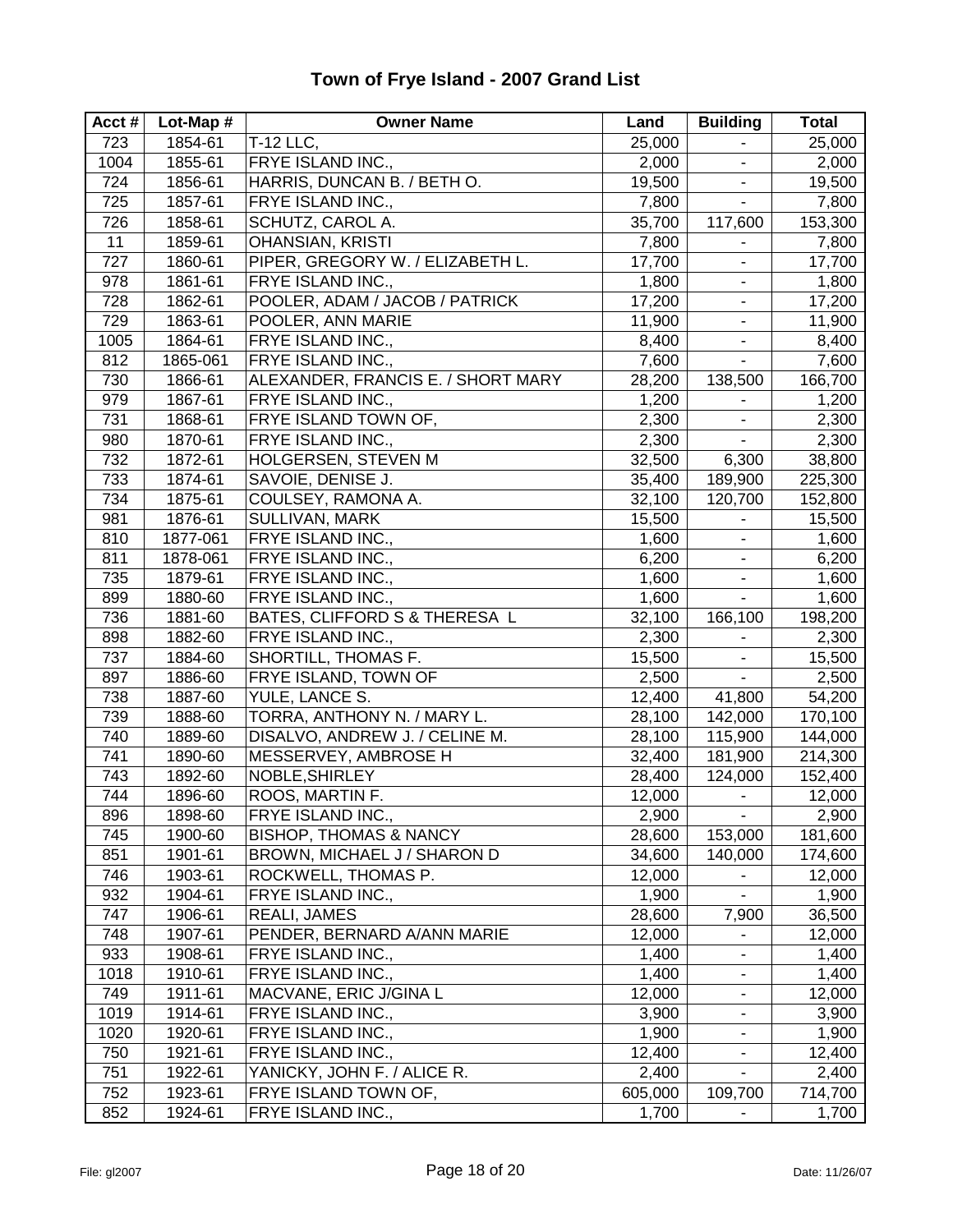#### **Acct # Lot-Map # Owner Name Land Building Total** 753 1925-61 KIRK, JOHN M & LINDA J 11,400 - 11,400 853 1926-61 TYACK, WILLIAM J 29,200 53,400 82,600 754 1927-61 CLAYTON, KENNETH J/CHRISTINE M 12,300 - 12,300 755 1928-61 HELBICK JR., JOSEPH J. 29,700 130,300 160,000 756 1929-61 HELBICK JR., JOSEPH J. 13,100 - 13,100 757 | 1930-61 | HELBICK JR., JOSEPH J. | 12,400 | | 12,400 1022 1936-61 FRYE ISLAND INC., 1996-61 FRYE ISLAND INC., 1996-1997 10:4,100 758 1939-61 MORSE III, JAMES H. / SALLY E. 12,900 12,900 - 12,900 759 1940-61 RENZ, WILLIAM F. 12,400 12,400 - 12,400 928 1941-61 YATES, DEREK L 14,300 - 14,300 760 1943-61 GASCO, BRUCE A./TARA A 29,500 77,800 107,300 761 1944-61 BEAUDOIN, RICHARD R. / DIANE M. 29,000 39,000 68,000 762 1945-61 RUBIN, DAVID V. L. 12,400 - 12,400 763 1946-61 KAKITIS, LEON H/SALLY E. 29,000 92,000 121,000 765 1948-60 MYATT, JOHN 32,000 95,900 127,900 766 | 1949-60 | MYATT, JOHN/ROBERTA L. | 12,000 | | 12,000 903 1950-60 FRYE ISLAND INC., 2,200 - 2,200 880 1957-60 FRYE ISLAND INC., 1,200 1,200 - 1,200 767 1958-60 LIBBY, ROBERT W & CYNTHIA F 2,400 - 2,400 768 1959-60 LIBBY,ROBERT W/CYNTHIA F 28,700 59,500 88,200 902 1960-60 FRYE ISLAND INC., 1,600 - 1,600 - 1,600 769 1962-60 KIRBY, ROBINSON J. & CAITLIN H. 28,300 115,900 144,200 770 1963-60 BLOOM, DEBORAH A 28,300 39,700 68,000 771 1964-60 RUCCI, RONALD S. / JACQUELINE M. 29,700 101,200 130,900 772 1967-61 MCLATCHY, PAUL / ELIZABETH 2,400 - 2,400 1027 1970-61 FRYE ISLAND INC., 3,900 - 3,900 938 1972-61 FRYE ISLAND INC., 3,000 - 3,000 773 1978-61 DEL CAMP, BRIAN J. 11,000 - 11,000 774 1982-61 ROKES, RICHARD A. & MICHELLE M. 27,800 138,300 166,100 775 | 1984-61 |REBUCK, BERNICE | 11,500 | 11,500 | 11,500 | 11,500 776 | 1985-61 | FRYE ISLAND TOWN OF,  $\vert$  2,400 |  $\vert$  2,400 | 2,400 777 1986-62 CHAPIN, JULIE 184,600 175,500 360,100 778 1987-62 ROGERS, WINIFRED J 184,600 150,300 334,900 779 1988-62 ASHLEY, MICHAEL A. / JUDITH L. TTEES 178,400 165,900 344,300 780 1989-62 WHITE, PAUL J. 176,600 138,400 315,000 781 1990-62 JACKSON, ROSEMARY F TRUSTEE 176,600 155,900 332,500 782 1991-62 REALI, FRANK / CARMELA A. 176,600 105,000 281,600 783 1992-62 HAMBLETON, BARBARA J. 176,600 52,800 229,400 784 1993-62 HILL JR, LAWRENCE W. 176,600 64,300 240,900 929 1994-62 FRYE ISLAND INC., 14,200 - 14,200 785 | 1997-62 | MARCIONEK, DAVID J. / DEBORAH M. | 40,500 | 400 | 40,900 930 | 1998-62 | FRYE ISLAND, TOWN OF  $\vert$  11,000 | - | 11,000 | 1998-62 | FRYE ISLAND, TOWN OF 939 1999-62 FRYE ISLAND, TOWN OF 1,100 - 1,100 947 2000-62 FRYE ISLAND INC., 7,100 7,100 - 7,100 854 2007-62 MACGREGOR III, JOHN W TRUSTEE 2,700 - 2,700 948 2008-62 FRYE ISLAND INC., 1991,600 - 91,600 859 2026-62 SULLIVAN, PHILIP G / CHERYL A 163,600 190,200 353,800 1028 2028-62 FRYE ISLAND INC., 22,400 22,400 - 22,400 150 3004-62 DESJARDINS, CONSTANCE & ALBEO 311,200 291,400 602,600 300 3005-62 POOR, DAVID J 265,600 180,000 445,600